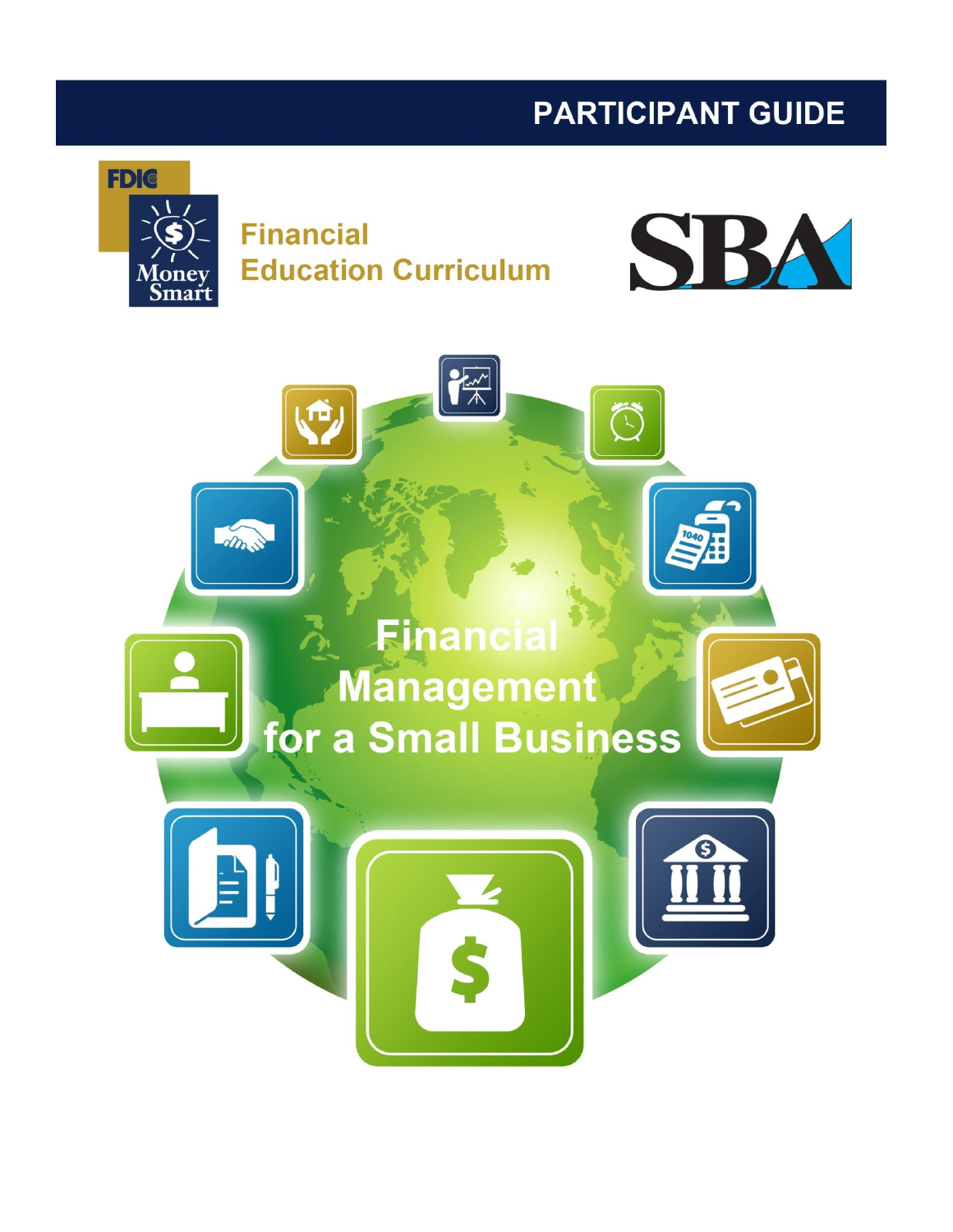# **Table of Contents**

### **DISCLAIMER**

These training materials are intended as general guidance only and may or may not apply to a particular situation based on the circumstances. The materials do not create any legal rights or impose any legally binding requirements or obligations on the Federal Deposit Insurance Corporation (FDIC) and U.S. Small Business Administration (SBA). The FDIC and SBA make no claims or guarantees regarding the accuracy or timeliness of this information and material.

The content of this training material is not designed or intended to provide authoritative financial, accounting, investment, legal or other professional advice which may be reasonably relied on by its readers. If expert assistance in any of these areas is required, the services of a qualified professional should be sought.

Reference to any specific commercial product, process, or service by trade name, trademark, manufacture, or otherwise does not constitute an endorsement, a recommendation, or a preference by the FDIC and SBA or the United States government.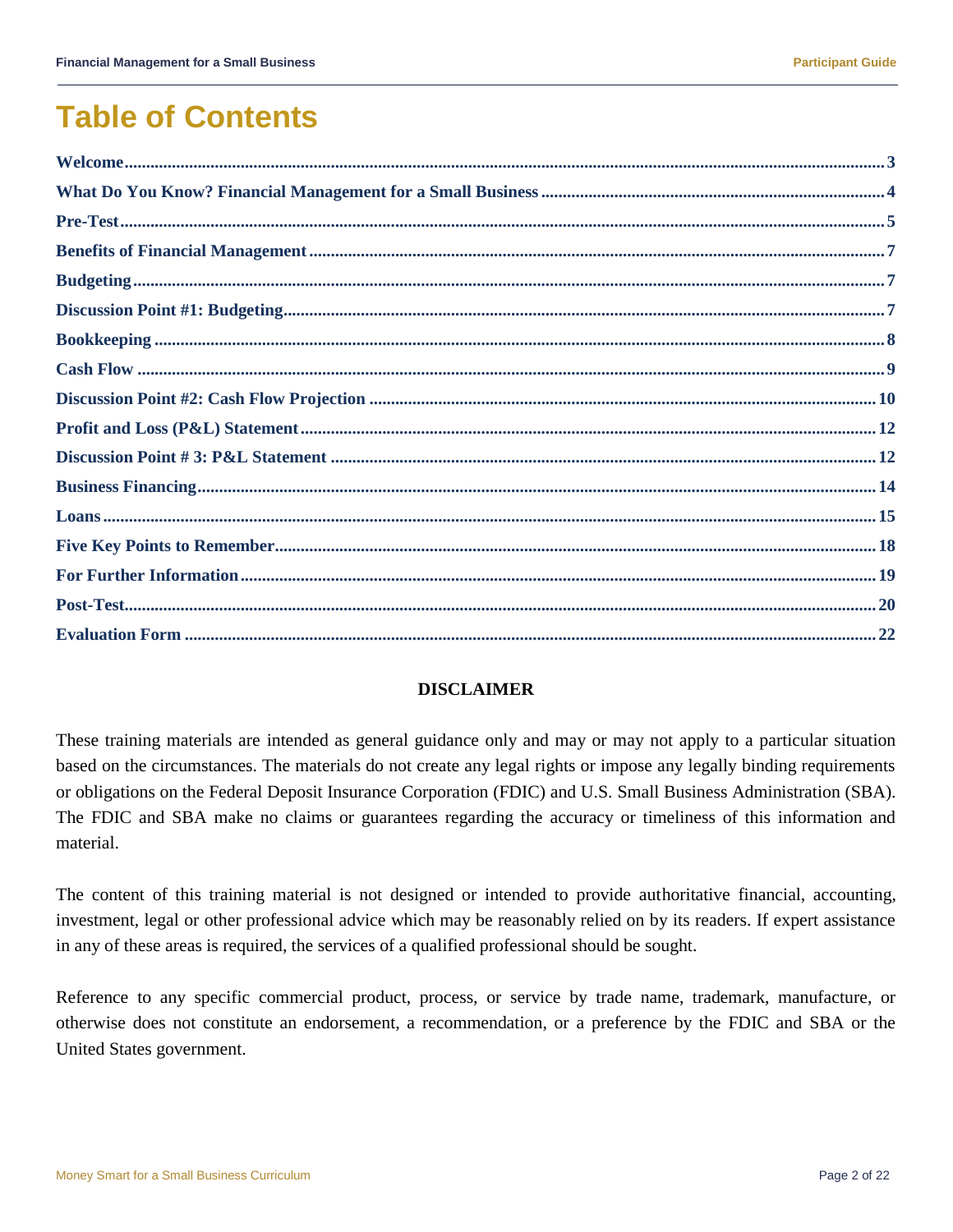## <span id="page-2-0"></span>**Welcome**

Welcome to the *Financial Management for a Small Business* training. By taking this training, you are taking an important first step to building a better financial future for your business. This guide accompanies the *Financial Management for a Small Business PowerPoint Presentation.*

### **Objectives**

After completing this training, you will be able to:

- Explain the concept of financial management and why it is important to a small business
- Identify financial management practices, rules, and tools that are commonly available to a small business
- Explain how these financial management practices, rules, and tools work
- Explain financial management basics for a small business
- Explain the basics of start-up financing
- Explain the basics of financing for a growing business
- Explain the basics of financing working capital
- Explain the basics of financing fixed assets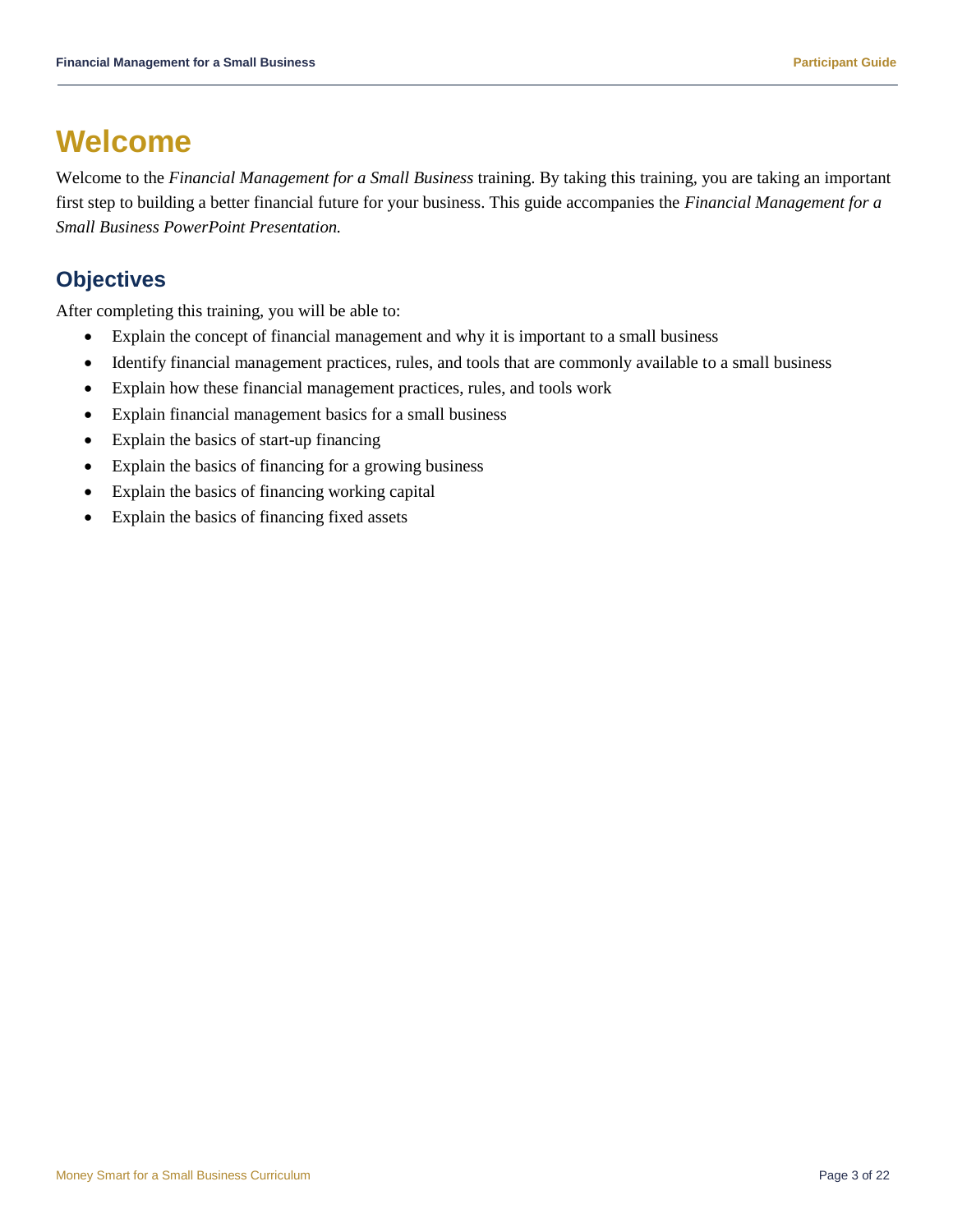# <span id="page-3-0"></span>**What Do You Know? Financial Management for a Small Business**

Instructor: \_\_\_\_\_\_\_\_\_\_\_\_\_\_\_\_\_\_\_\_\_\_\_\_\_\_\_\_\_\_\_\_\_\_\_\_\_\_\_\_\_\_\_\_\_\_\_\_\_\_\_\_\_ Date: \_\_\_\_\_\_\_\_\_\_\_\_\_\_\_\_\_\_\_\_

This form will allow you and your instructors to see what you know about financial management, both before and after the training. Read each statement below. Please circle the number that shows how much you agree with each statement.

|    |                                                                                                                        |                          | <b>Before Training</b>  |       |                         | <b>After Training</b>       |                         |       |                       |  |  |  |
|----|------------------------------------------------------------------------------------------------------------------------|--------------------------|-------------------------|-------|-------------------------|-----------------------------|-------------------------|-------|-----------------------|--|--|--|
|    |                                                                                                                        | <b>Strongly Disagree</b> | <b>Disagree</b>         | Agree | <b>Strongly Agree</b>   | <b>Disagree</b><br>Strongly | <b>Disagree</b>         | Agree | <b>Strongly Agree</b> |  |  |  |
| 1. | I can explain the concept of <i>financial management</i> and<br>why it is important to a small business.               | 1                        | $\overline{2}$          | 3     | $\overline{\mathbf{4}}$ | 1                           | $\overline{2}$          | 3     |                       |  |  |  |
| 2. | I can identify financial management practices, rules,<br>and tools that are commonly available to a small<br>business. | 1                        | $\overline{\mathbf{2}}$ | 3     | $\overline{\mathbf{4}}$ | 1                           | $\overline{\mathbf{2}}$ | 3     |                       |  |  |  |
| 3. | I can explain how these financial management<br>practices, rules, and tools work.                                      |                          | $\overline{2}$          | 3     | 4                       | 1                           | $\overline{2}$          | 3     |                       |  |  |  |
| 4. | I can explain financial management basics for a small<br>business.                                                     | 1                        | 2                       | 3     | 4                       | 1                           | $\overline{2}$          | 3     |                       |  |  |  |
| 5. | I can explain the basics of start-up financing.                                                                        | 1                        | $\overline{2}$          | 3     | $\overline{\mathbf{4}}$ | 1                           | $\overline{2}$          | 3     |                       |  |  |  |
| 6. | I can explain the basics of financing for a growing<br>business.                                                       | 1                        | $\overline{2}$          | 3     | $\overline{\mathbf{4}}$ | 1                           | $\overline{2}$          | 3     |                       |  |  |  |
| 7. | I can explain the basics of financing working capital.                                                                 |                          | $\overline{2}$          | 3     | 4                       | 1                           | $\overline{2}$          | 3     |                       |  |  |  |
| 8. | I can explain the basics of financing fixed assets.                                                                    |                          | 2                       | 3     | 4                       |                             | 2                       | 3     |                       |  |  |  |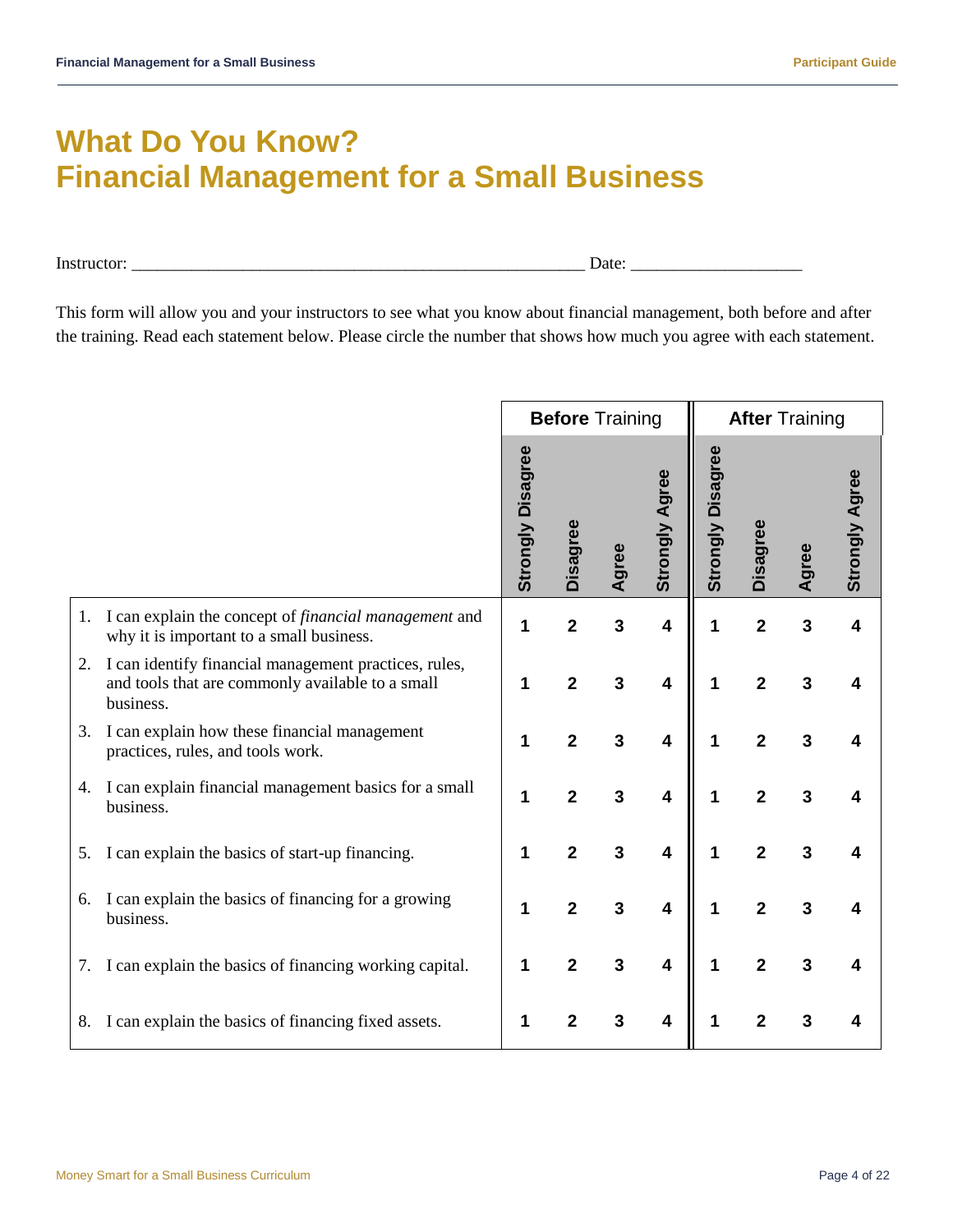# <span id="page-4-0"></span>**Pre-Test**

## **Test your knowledge of financial management before you go through the training.**

### **1. Which of the following are reasons for good financial management? Select all that apply.**

- a. Helps to show which products or services are profitable
- b. Provides information on the size of a loan a business can afford
- c. Helps in deciding what inventory a business should purchase
- d. Provides a tool for planning to reach new markets

### **2. New businesses should start financial management with a(n) \_\_\_\_\_\_\_\_\_\_\_\_\_\_\_\_\_\_\_\_\_\_\_?**

- a. Business credit card
- b. Budget
- c. Inventory purchase
- d. Profit and loss statement

### **3. Sound bookkeeping is the basis for all financial management.**

- a. True
- b. False

**4. When business owners pay themselves, it is called \_\_\_\_\_\_\_\_\_\_\_\_\_\_\_\_\_\_\_\_\_\_\_.**

- a. Owner's draw
- b. Check cashing
- c. Profit and loss
- d. Ownership transfer

### **5. What is the definition of cash flow?**

- a. Sales minus cost of goods sold
- b. Moving cash in or out of a business
- c. Balance of cash received less the amount of cash paid out over a period of time
- d. Both b. and c.
- e. All three: a., b., and c.

### **6. Which of the following is a good use of a cash flow projection? Select all that apply.**

- a. Setting sales and expense goals
- b. Determining the breakeven point for a business
- c. Tracking sales
- d. Planning equipment purchases
- e. Tracking liquidity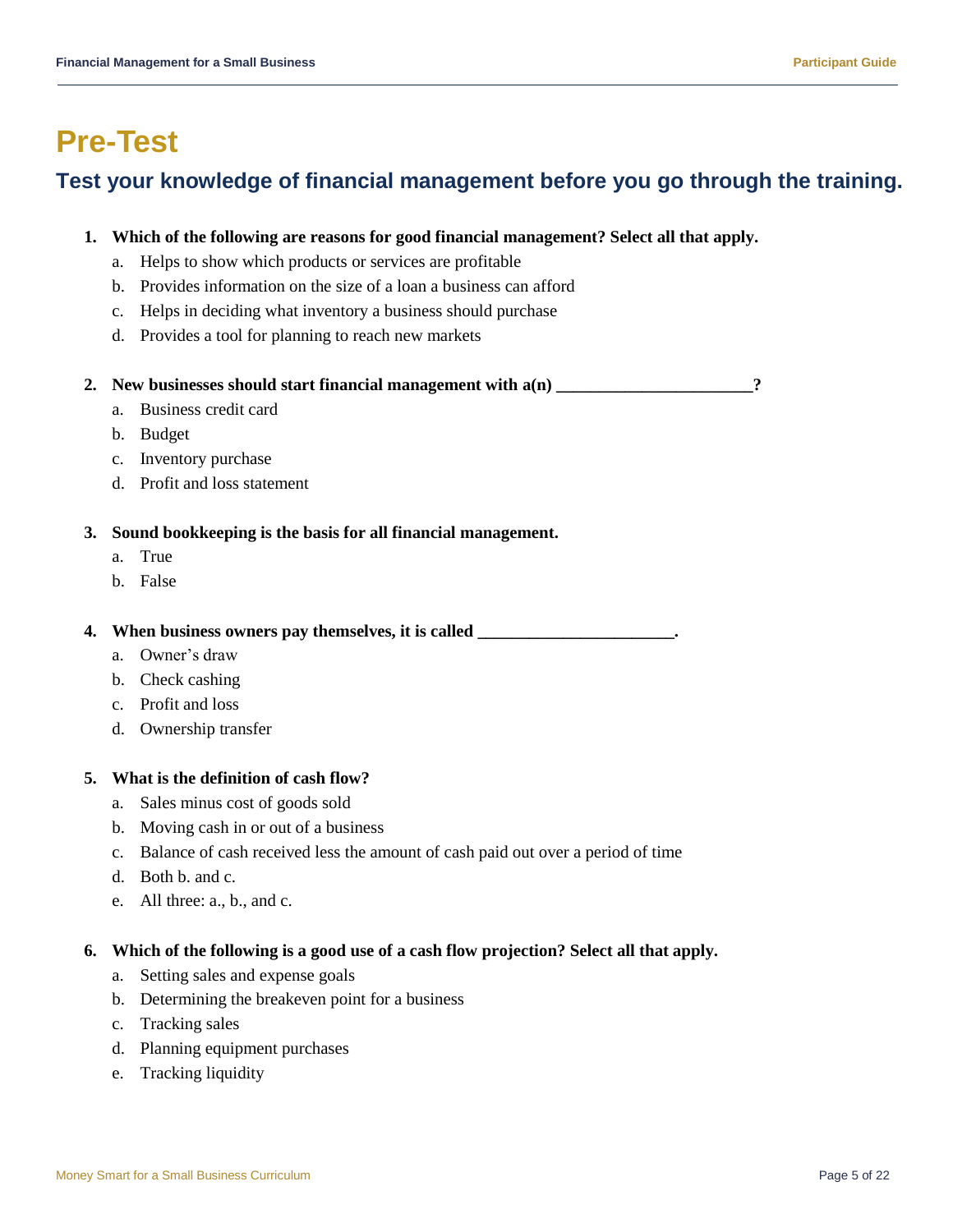- **7. What is the basic formula for a profit and loss statement?**
	- a. + Sources of Cash
		- Operating Uses of Cash
		- Non-operating Uses of Cash
		- = Ending Cash
	- $b. + Sales$ 
		- Cost of Goods Sold
		- $=$  Gross Profit
		- Overhead
		- = Net Profit
	- c. + Purchase Price
		- Cost of Goods Sold
		- = Profit
	- d. + Cash Flow from Operations
		- + Cash Flow from Financing
		- $+$  Cash Flow from Investments
		- $=$  Net Cash Flow
- **8. For most small businesses, debt financing comes from owner or family savings and is frequently the only source of funds for start–up small businesses.**
	- a. True
	- b. False
- **9. Which of the following might be an element of a small business loan package? Select all that apply.**
	- a. Business plan
	- b. Business financial statements
	- c. Business tax returns
	- d. Credit report
	- e. Collateral
	- f. Personal financial statements
	- g. Personal tax returns
	- h. Purchase agreements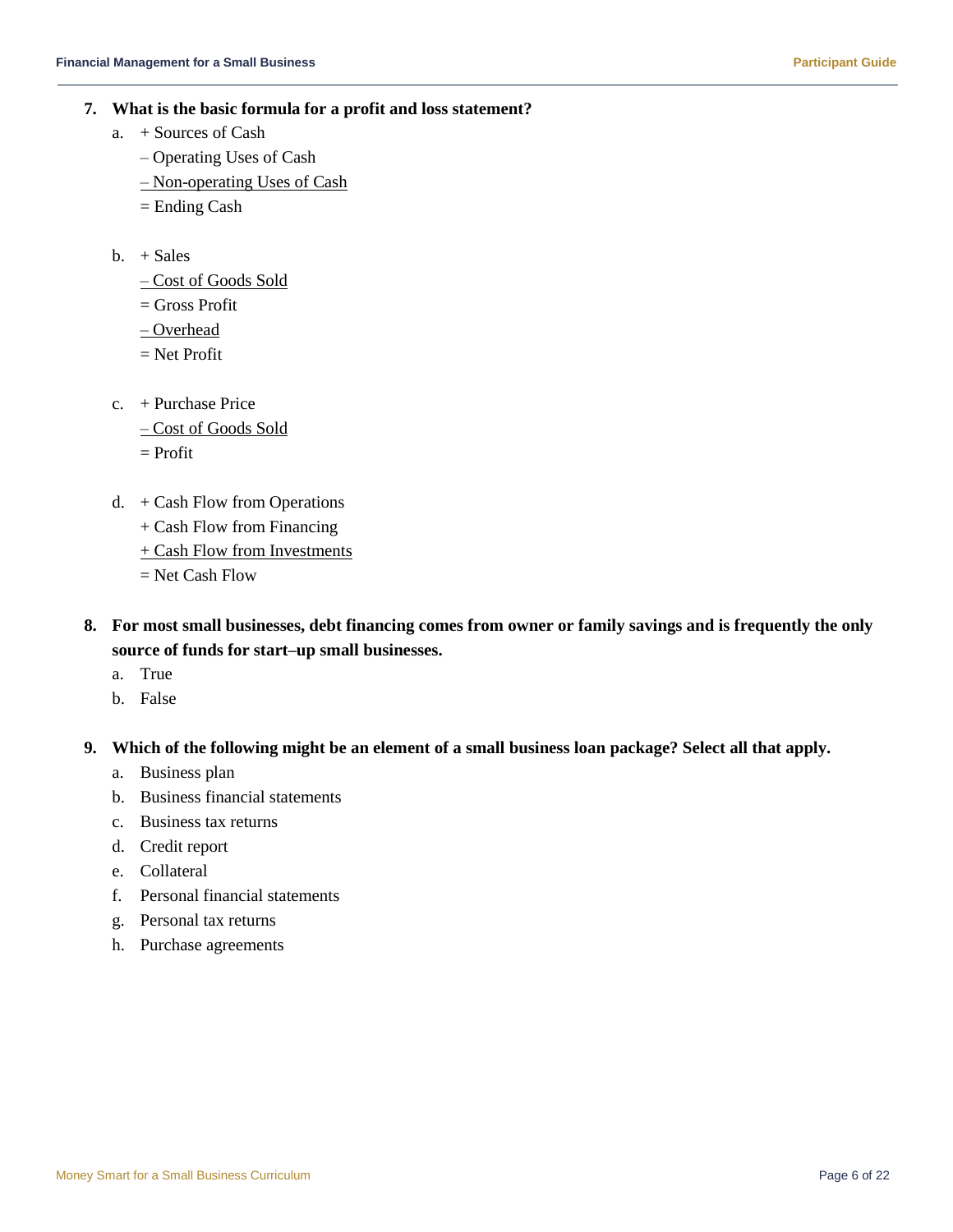# <span id="page-6-0"></span>**Benefits of Financial Management**

Quality financial management offers many benefits to you as a business owner. Financial management includes bookkeeping, projections, financial statements, and financing, which forms the foundation for reaching your goals through sound business decisions.

Financial management is one of your main avenues to success as a business owner. Financial management is the way you know if you are making a profit. Financial management helps you decide what you can afford in terms of store or office location, inventory purchases, employees, and equipment. You need sound financial information to set your prices and select your vendors. Financial management gives you the tools to plan for overall business growth, for diversification of your product lines, or for reaching new markets. Financial management helps you decide which products, services, and markets are profitable. Effective financial management gives you tools to chart your course into the future, adjust your direction when needed, and help you find your way through challenging times.

If your business growth requires financing (loans), financial management provides the information to know how much you can afford for your business. Financial management gives you not only the documentation needed for a loan application, but also helps you discuss your business circumstances with a lender in terms that improve your ability to qualify for the loan.

# <span id="page-6-1"></span>**Budgeting**

Creating a budget is the first place to start with your financial management practice. A budget is a list of all your (monthly or yearly) expenses, organized by categories. A budget is a tool that helps you:

\_\_\_\_\_\_\_\_\_\_\_\_\_\_\_\_\_\_\_\_\_\_\_\_\_\_\_\_\_\_\_\_\_\_\_\_\_\_\_\_\_\_\_\_\_\_\_\_\_\_\_\_\_\_\_\_\_\_\_\_\_\_\_\_\_\_\_\_\_\_\_\_\_\_\_\_\_\_\_\_\_\_\_\_\_\_\_\_\_\_\_\_\_\_\_\_\_\_

\_\_\_\_\_\_\_\_\_\_\_\_\_\_\_\_\_\_\_\_\_\_\_\_\_\_\_\_\_\_\_\_\_\_\_\_\_\_\_\_\_\_\_\_\_\_\_\_\_\_\_\_\_\_\_\_\_\_\_\_\_\_\_\_\_\_\_\_\_\_\_\_\_\_\_\_\_\_\_\_\_\_\_\_\_\_\_\_\_\_\_\_\_\_\_\_\_\_

\_\_\_\_\_\_\_\_\_\_\_\_\_\_\_\_\_\_\_\_\_\_\_\_\_\_\_\_\_\_\_\_\_\_\_\_\_\_\_\_\_\_\_\_\_\_\_\_\_\_\_\_\_\_\_\_\_\_\_\_\_\_\_\_\_\_\_\_\_\_\_\_\_\_\_\_\_\_\_\_\_\_\_\_\_\_\_\_\_\_\_\_\_\_\_\_\_\_

- Track all your business expenses
- Plan for the future
- Economize when you need to
- Plan for expansion
- Make a profit

Once you create a budget, use it to compare what you've budgeted with your actual expenditures.

# <span id="page-6-2"></span>**Discussion Point #1**: **Budgeting**

Use the sample business budget for this discussion. Review each category.

### **What budget categories do you use?**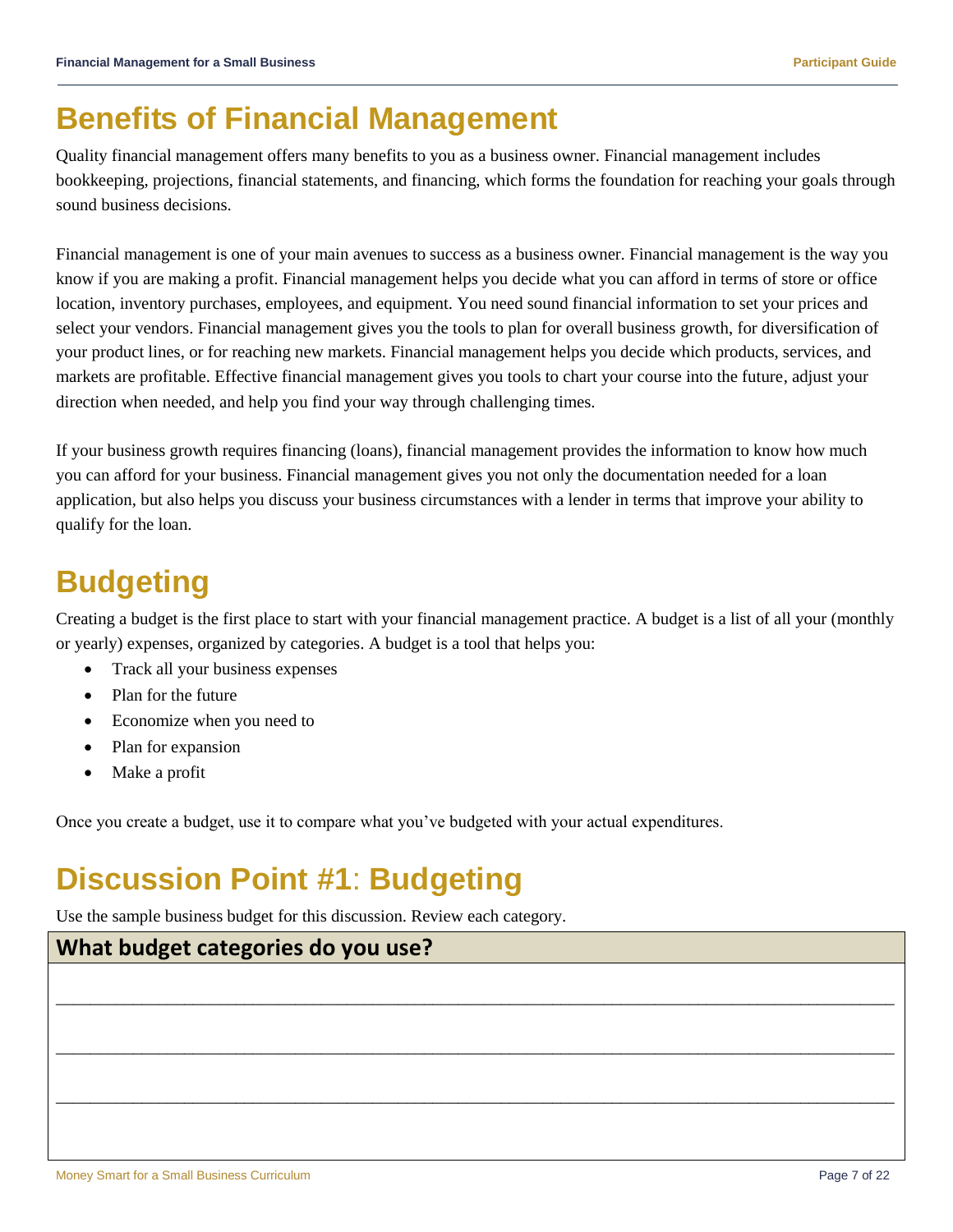| Category                         | <b>Monthly Budget</b> | <b>Actual Monthly</b><br><b>Expenditures</b> |
|----------------------------------|-----------------------|----------------------------------------------|
| Rent                             |                       |                                              |
| <b>Utilities</b>                 |                       |                                              |
| Telephone and Internet           |                       |                                              |
| Insurance                        |                       |                                              |
| <b>Employees or Contractors</b>  |                       |                                              |
| <b>Office Supplies</b>           |                       |                                              |
| <b>Inventory Purchases</b>       |                       |                                              |
| <b>Permits and Licenses</b>      |                       |                                              |
| Dues, memberships, subscriptions |                       |                                              |
| <b>Income Taxes</b>              |                       |                                              |
| Owner's Draw                     |                       |                                              |
| Travel                           |                       |                                              |
| Interest                         |                       |                                              |
| <b>Bank Service Charges</b>      |                       |                                              |
| Postage                          |                       |                                              |
| Legal and Accounting             |                       |                                              |
| Other                            |                       |                                              |
|                                  |                       |                                              |
| <b>TOTAL</b>                     |                       |                                              |

# <span id="page-7-0"></span>**Bookkeeping**

Bookkeeping is the organized process of tracking all income and expense transactions. Bookkeeping is a critical component of financial management, which leads to better business decisions regarding financing, taxes, owner's draw, and retirement.

Here are eleven basic bookkeeping steps:

- 1. **Obtain business accounting software.** Proper software selection is critical for success.
- 2. **Open a separate business checking account.** Do not mix business and personal checking accounts.
- 3. **Reconcile your checking account.** Each month, reconcile your account using business accounting software or a cloud computing reconciliation process.
- 4. **Track sales.** Create an airtight system for tracking sales using tools such as a register tape, invoices, and a sales book. Always use this sales tracking system.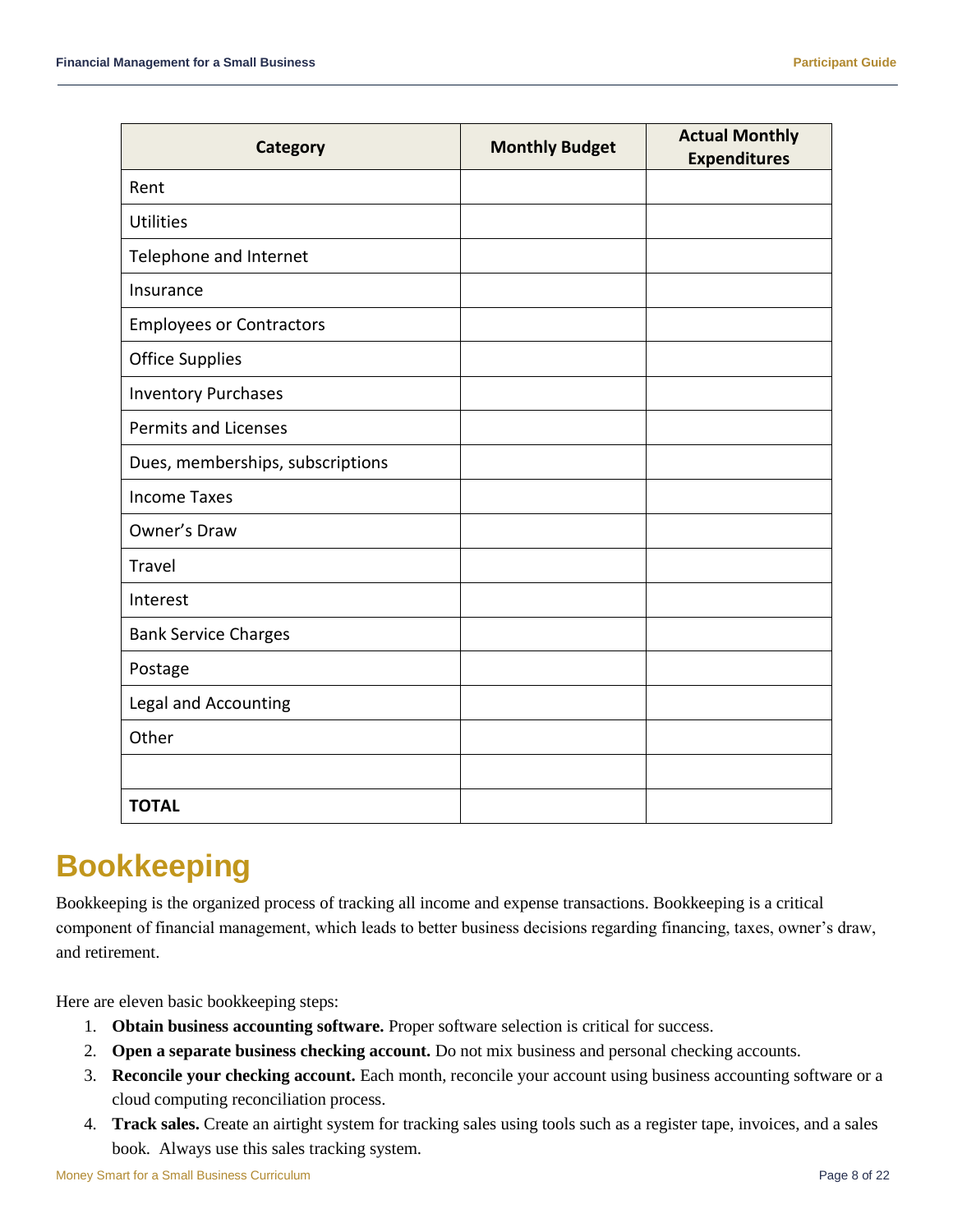- 5. **Deposit all sales.** Using the duplicating deposit slips, deposit *all* sales in your business checking account. Alternately, "remote deposit capture" (RDC) may be available for depositing checks—this technology allows you to deposit a check into your account from your office by sending the bank an electronic image of the check. Total sales should equal total deposits. Do not spend cash sales. Link all forms of sales documentation (such as invoices, cash register tapes, and sales books) with a specific deposit.
- 6. **Write business checks for all business expenses (or use a business check card).** Don't use a petty cash system until you are experienced at bookkeeping.
- 7. **Obtain a separate business credit card.** If you plan to use a credit card for business expenses, consider obtaining a card in your company's name. Doing so will help you keep track of business expenses.
- 8. **Pay business expenses first.** Most businesses start out as a sole proprietorship. In sole proprietorships, you, the owner, do not get a salary; rather you take an owner's draw. A common question is how much draw to take? Here's a rule of thumb: Sales pays for business expenses first, personal expenses second (step 10, below).
- 9. **Run a profit and loss (P&L) statement.** A checking account balance is not a good indication of how much profit the business has made or what amount is available for owner's draw. A P&L statement can provide a better picture of the financial health of the organization.
- 10. **Pay yourself with owner's draw.** Owners should pay themselves by writing a check or making an electronic transfer from the business account to a personal account. If you are a sole proprietor, assign those draw checks to an equity account called "Draws."

# <span id="page-8-0"></span>**Cash Flow**

Cash flow can be defined two ways:

- Balance of cash received less the amount of cash paid out over a period of time
- Moving cash in or out of a business

## **Cash Flow Projection**

A *cash flow projection* is a financial statement that tries to show how cash is expected to flow in and out of a business over a future period of time. A cash flow projection is used to see if projected cash receipts (in flows) will be sufficient to cover projected cash disbursements (out flows). A business can be profitable and still run out of cash. As an investment banker might say, "Cash flow projections provide the visibility needed to avoid liquidity problems." In other words, a cash flow projection is a tool to help you manage your cash so you can pay your bills on a timely basis and keep the doors of your business open.

A cash flow projection is a great tool for setting sales goals and for planning for expenses to support those sales. A related use for a projection is to determine your breakeven point during a start-up or expansion phase. If you need to plan for a large expenditure, such as an equipment purchase or move to a new location, a cash flow projection is the perfect tool. Similarly, if you have a seasonal business with large inventory purchases, a projection can help you have the cash on hand to make a large inventory investment when you need it.

A P&L statement can mask cash shortages if you use accrual accounting. A cash flow projection helps you see the cash status of your business now and plan into the future. A cash flow projection is a good way to prepare and plan for your financing needs and is often a required part of a business loan application.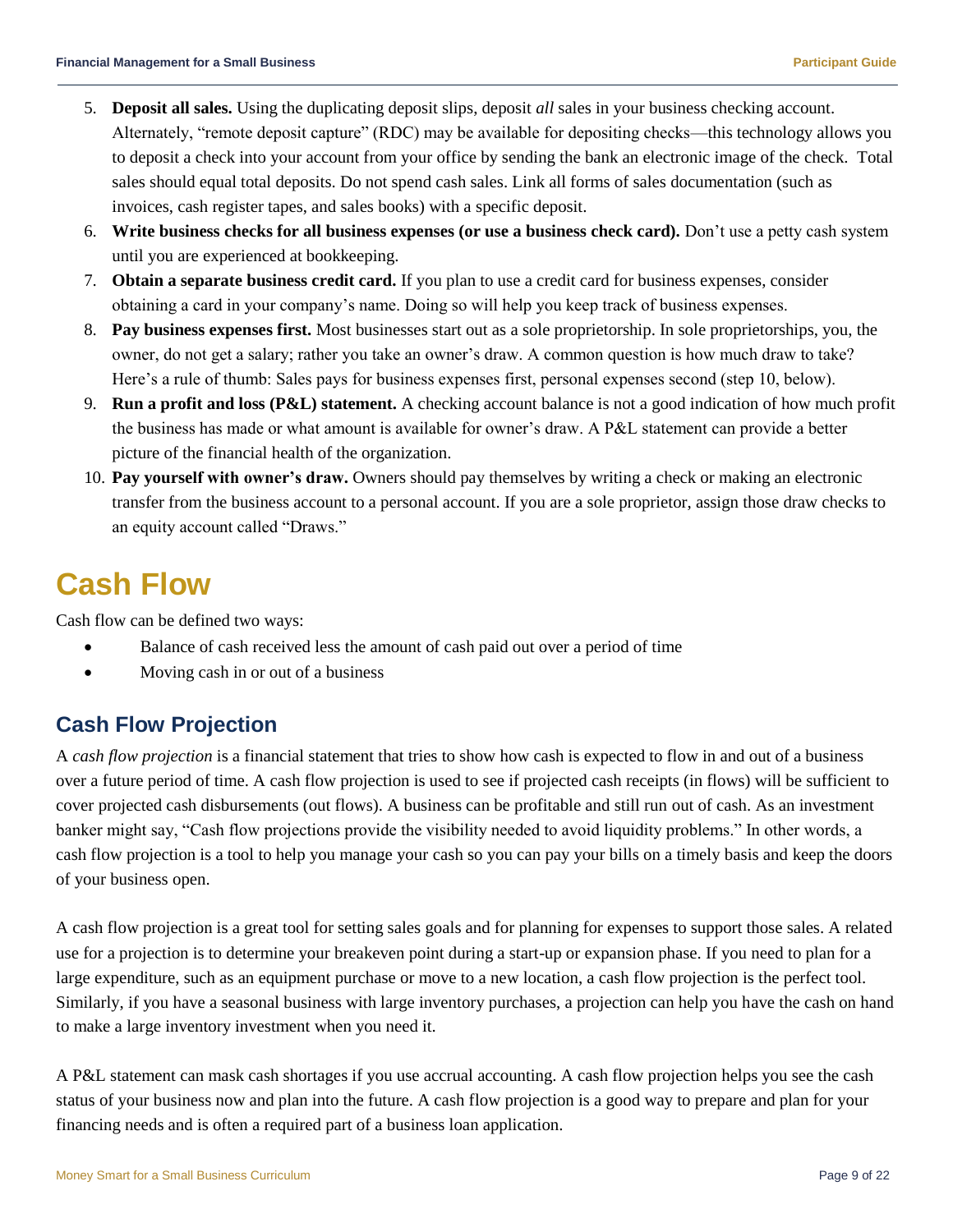### **Cash Flow Projection Spreadsheet**

Let's look at a sample cash flow projection. The first set of rows, titled *Sources of Cash*, document all sources of incoming cash, including cash from customer sales, interest earned, loan funds, and current checking and savings account balances. The second section, *Operating Uses of Cash*, contains all those expenditures associated with the day-to-day buying and selling process. Most of these expenses show up on the P&L statement. The third section, *Non-Operating Uses of Cash*, show expenses that normally show up on your Balance Sheet: equipment purchases, the principle portion of loan payments, inventory, taxes, and owner's draw. Subtract your Uses of Cash from your Total Cash Available, and you have Ending Cash for the month. Ending Cash for one month becomes Opening Cash for the next month.

# <span id="page-9-0"></span>**Discussion Point #2**: **Cash Flow Projection**

Take a few minutes and review the spreadsheet on the next page.

| After reviewing the spreadsheet, which month had a positive cash flow? |  |  |  |  |  |  |  |  |  |
|------------------------------------------------------------------------|--|--|--|--|--|--|--|--|--|
|                                                                        |  |  |  |  |  |  |  |  |  |
|                                                                        |  |  |  |  |  |  |  |  |  |
|                                                                        |  |  |  |  |  |  |  |  |  |
|                                                                        |  |  |  |  |  |  |  |  |  |
|                                                                        |  |  |  |  |  |  |  |  |  |

Here are some strategies for creating a positive cash flow:

- Increase the number of items sold
- Increase the price of items
- Reduce expenses
- Change the timing of expenses
- Save money to have sufficient Opening Cash to get through the "start-up" period
- Obtain sources of cash other than sales, such as a line of credit
- Reduce or change the timing of your owner's draw
- Research vendor options for buying inventory at lower price or obtaining credit from vendors
- Establish policies to get paid sooner from customers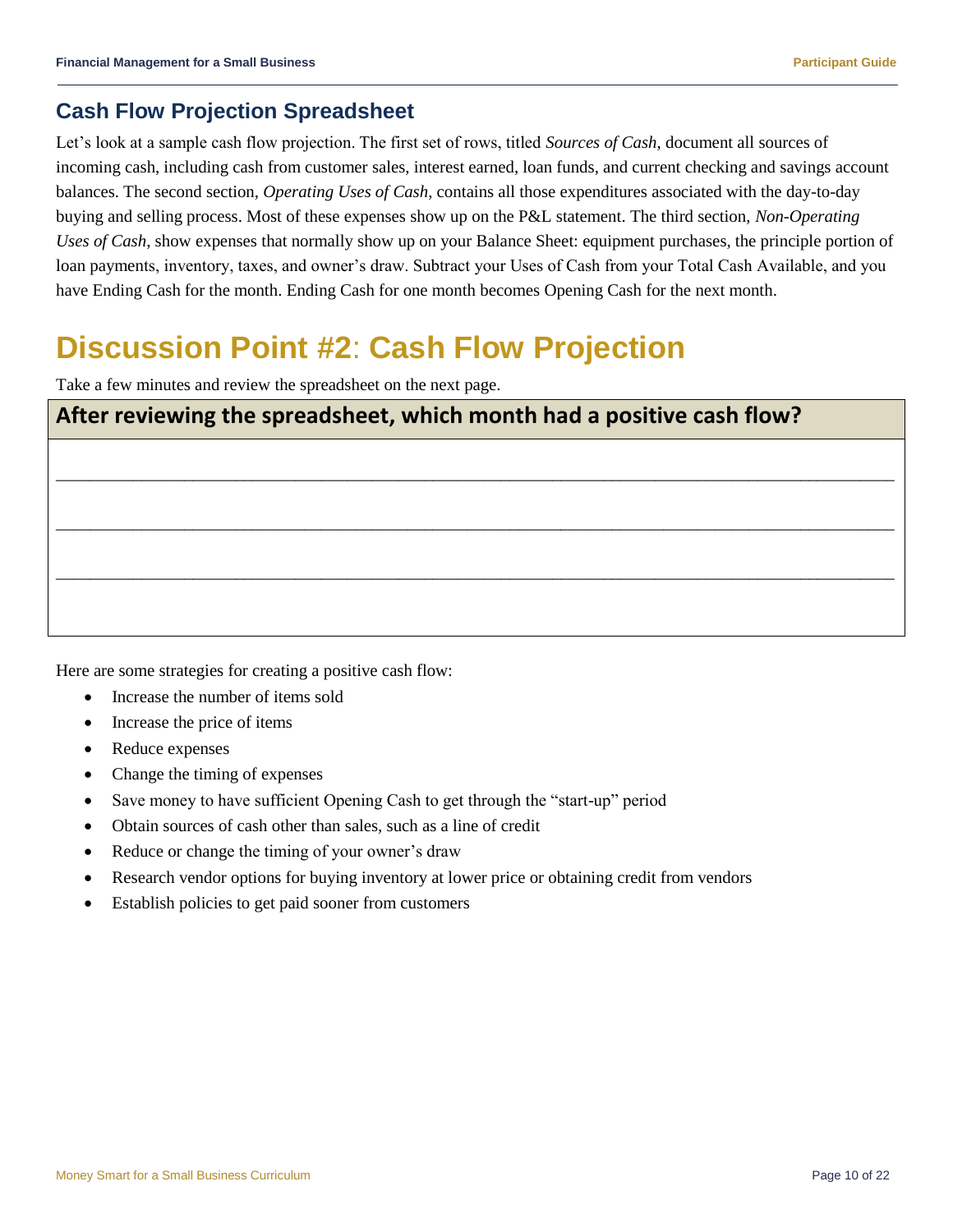## **Sample Cash Flow Projection**

|                               | Opening         |          |                    |          |          |                    |         |                    |         |         |          |          |          |
|-------------------------------|-----------------|----------|--------------------|----------|----------|--------------------|---------|--------------------|---------|---------|----------|----------|----------|
| <b>Sources of Cash</b>        | <b>Balances</b> | Month 1  | Month <sub>2</sub> | Month 3  | Month 4  | Month <sub>5</sub> | Month 6 | Month <sub>7</sub> | Month 8 | Month 9 | Month 10 | Month 11 | Month 12 |
| <b>Beginning Cash</b>         |                 | (8,785)  | (5, 512)           | (1, 287) | (9,302)  | (3,927)            | 10,198  | 7,573              | 13,398  | 20,193  | 18,988   | 21,518   | 23,963   |
| Cash Sales                    |                 | 4,800    | 5,700              | 6,600    | 8,400    | 18,000             | 9,000   | 9,000              | 9,000   | 6,600   | 5,400    | 5,100    | 4,800    |
| Collections on A/R            |                 |          |                    |          |          |                    |         |                    |         |         |          |          |          |
| Interest income               |                 |          |                    |          |          |                    |         |                    |         |         |          |          |          |
| Loan Received                 |                 |          |                    |          |          |                    |         |                    |         |         |          |          |          |
| <b>Equity Contribution</b>    |                 |          |                    |          |          |                    |         |                    |         |         |          |          |          |
| <b>Total Cash Available</b>   |                 | (3,985)  | 188                | 5,313    | (902)    | 14,073             | 19,198  | 16,573             | 22,398  | 26,793  | 24,388   | 26,618   | 28,763   |
|                               |                 |          |                    |          |          |                    |         |                    |         |         |          |          |          |
| <b>Operating Uses of Cash</b> |                 |          |                    |          |          |                    |         |                    |         |         |          |          |          |
| Contract labor                | 1,000           | 700      | 600                | 1,200    | 1,800    | 1,800              | 1,200   | 750                | 500     | 400     | 400      | 400      | 400      |
| Wages                         |                 |          |                    |          |          |                    |         |                    |         |         |          |          |          |
| Payroll Taxes                 |                 |          |                    |          |          |                    |         |                    |         |         |          |          |          |
| Rent                          | 500             | 500      | 500                | 500      | 500      | 500                | 500     | 500                | 500     | 500     | 500      | 500      | 500      |
| Phone                         | 250             | 125      | 125                | 125      | 125      | 125                | 125     | 125                | 125     | 125     | 125      | 125      | 125      |
| <b>Office Supplies</b>        | 200             | 50       | 50                 | 50       | 50       | 50                 | 50      | 50                 | 50      | 50      | 50       | 50       | 50       |
| <b>Utilities</b>              |                 |          |                    |          |          |                    |         |                    |         |         |          |          |          |
| Insurance                     | 200             |          |                    | 200      |          |                    | 200     |                    |         | 200     |          |          | 200      |
| Licenses                      | 200             |          |                    |          |          |                    |         |                    |         |         |          |          |          |
| Marketing                     | 450             | 152      | 200                | 150      | 50       | 600                | 40      | 250                | 30      | 175     | 95       | 180      | 100      |
| <b>Professional Fees</b>      |                 |          |                    |          |          |                    |         |                    |         |         |          |          |          |
|                               |                 |          |                    |          |          |                    |         |                    |         |         |          |          |          |
| <b>Total Op Cash</b>          | 2,800           | 1,527    | 1,475              | 2,225    | 2,525    | 3,075              | 2,115   | 1,675              | 1,205   | 1,450   | 1,170    | 1,255    | 1,375    |
|                               |                 |          |                    |          |          |                    |         |                    |         |         |          |          |          |
| Net Cash                      | (2,800)         | (5, 512) | (1, 287)           | 3,088    | (3, 427) | 10,998             | 17,083  | 14,898             | 21,193  | 25,343  | 23,218   | 25,363   | 27,388   |
| Non Operating Uses of Cash    |                 |          |                    |          |          |                    |         |                    |         |         |          |          |          |
| Debt Service                  |                 |          |                    |          |          |                    |         |                    |         |         |          |          |          |
| <b>Capital Purchases</b>      |                 |          |                    |          |          |                    |         |                    |         |         |          |          |          |
| Self Employment Taxes         |                 |          |                    |          | 500      |                    |         | 500                |         |         | 500      |          |          |
| Owner's Draw                  |                 |          |                    |          |          | 800                | 900     | 1,000              | 1,000   | 1,000   | 1,200    | 1,400    | 1,500    |
| <b>Inventory Purchases</b>    | 5,985           |          |                    | 12,390   |          |                    | 8,610   |                    |         | 5,355   |          |          |          |
| Ending Cash                   | (8, 785)        | (5,512)  | (1, 287)           | (9,302)  | (3,927)  | 10,198             | 7,573   | 13,398             | 20,193  | 18,988  | 21,518   | 23,963   | 25,888   |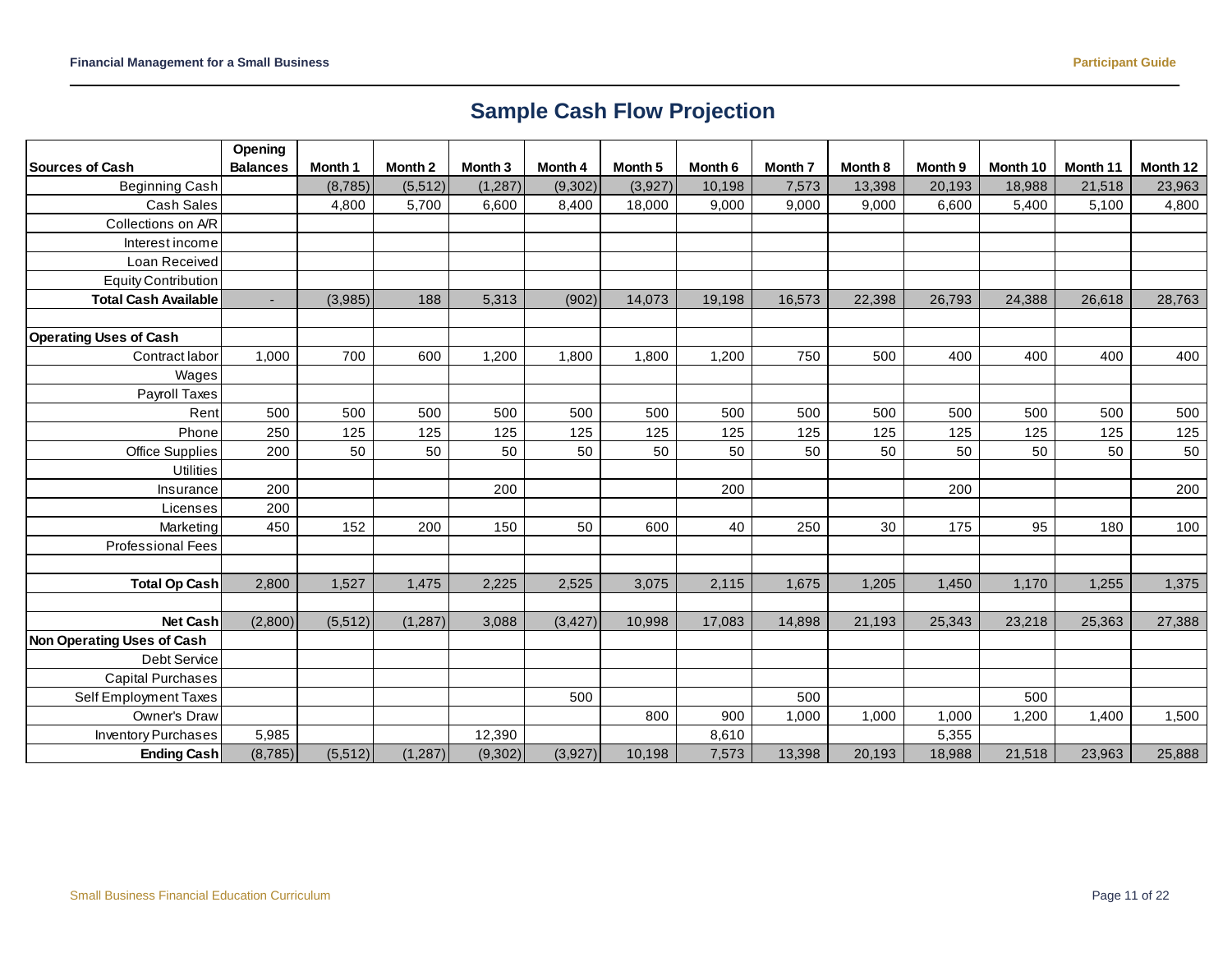# <span id="page-11-0"></span>**Profit and Loss (P&L) Statement**

The P&L statement is the best tool for knowing if your business is profitable. A P&L statement measures revenue (also called sales or income) and expenses over a month, quarter or year. With it you know if you have made a profit (and how much) or if you have incurred a loss.

The most important financial management report is the P&L statement. A P&L statement will reflect your business decisions on the basic buying and selling process. A P&L will tell you how well you are managing your business and provide information on how to grow your business.

### **Basic Formula for P&L Statement**

- + Sales
- Cost of Goods Sold
- = Gross Profit
- Overhead
- = Net Profit
- **Sales (also called Income or Revenue)**: Total amount from selling your product or service during a certain time period.
- **Cost of Goods Sold**: Total expenditure for inventory items which customers buy. Cost of Goods Sold consists of the cost of purchasing the items, freight, manufacturing costs, modification costs, and packaging. For services, this is the cost of providing the services, including labor, material used, and transportation.
- **Gross Profit**: Sales less Cost of Goods Sold.
- **Overhead**: Expenses associated with your ongoing business operation, such as rent or utilities.
- **Net Profit**: Gross Profit less Overhead. Net Profit is what remains to pay for expansion, equipment, loan repayment, income taxes and owner's draw.

## **Compiling a P&L Statement**

All quality business accounting software programs compile a P&L statement at the push of a button. The *accuracy* of your P&L statement will depend on how it is set up for your company and your input data. Print out your P&L regularly to track your business progress. Use your P&L statement as the basis for building a cash flow projection.

# <span id="page-11-1"></span>**Discussion Point # 3**: **P&L Statement**

Please review the P&L statement on the next page.

# **Does any problem stand out?** \_\_\_\_\_\_\_\_\_\_\_\_\_\_\_\_\_\_\_\_\_\_\_\_\_\_\_\_\_\_\_\_\_\_\_\_\_\_\_\_\_\_\_\_\_\_\_\_\_\_\_\_\_\_\_\_\_\_\_\_\_\_\_\_\_\_\_\_\_\_\_\_\_\_\_\_\_\_\_\_\_\_\_\_\_\_\_\_\_\_\_\_\_\_\_\_\_\_ \_\_\_\_\_\_\_\_\_\_\_\_\_\_\_\_\_\_\_\_\_\_\_\_\_\_\_\_\_\_\_\_\_\_\_\_\_\_\_\_\_\_\_\_\_\_\_\_\_\_\_\_\_\_\_\_\_\_\_\_\_\_\_\_\_\_\_\_\_\_\_\_\_\_\_\_\_\_\_\_\_\_\_\_\_\_\_\_\_\_\_\_\_\_\_\_\_\_ \_\_\_\_\_\_\_\_\_\_\_\_\_\_\_\_\_\_\_\_\_\_\_\_\_\_\_\_\_\_\_\_\_\_\_\_\_\_\_\_\_\_\_\_\_\_\_\_\_\_\_\_\_\_\_\_\_\_\_\_\_\_\_\_\_\_\_\_\_\_\_\_\_\_\_\_\_\_\_\_\_\_\_\_\_\_\_\_\_\_\_\_\_\_\_\_\_\_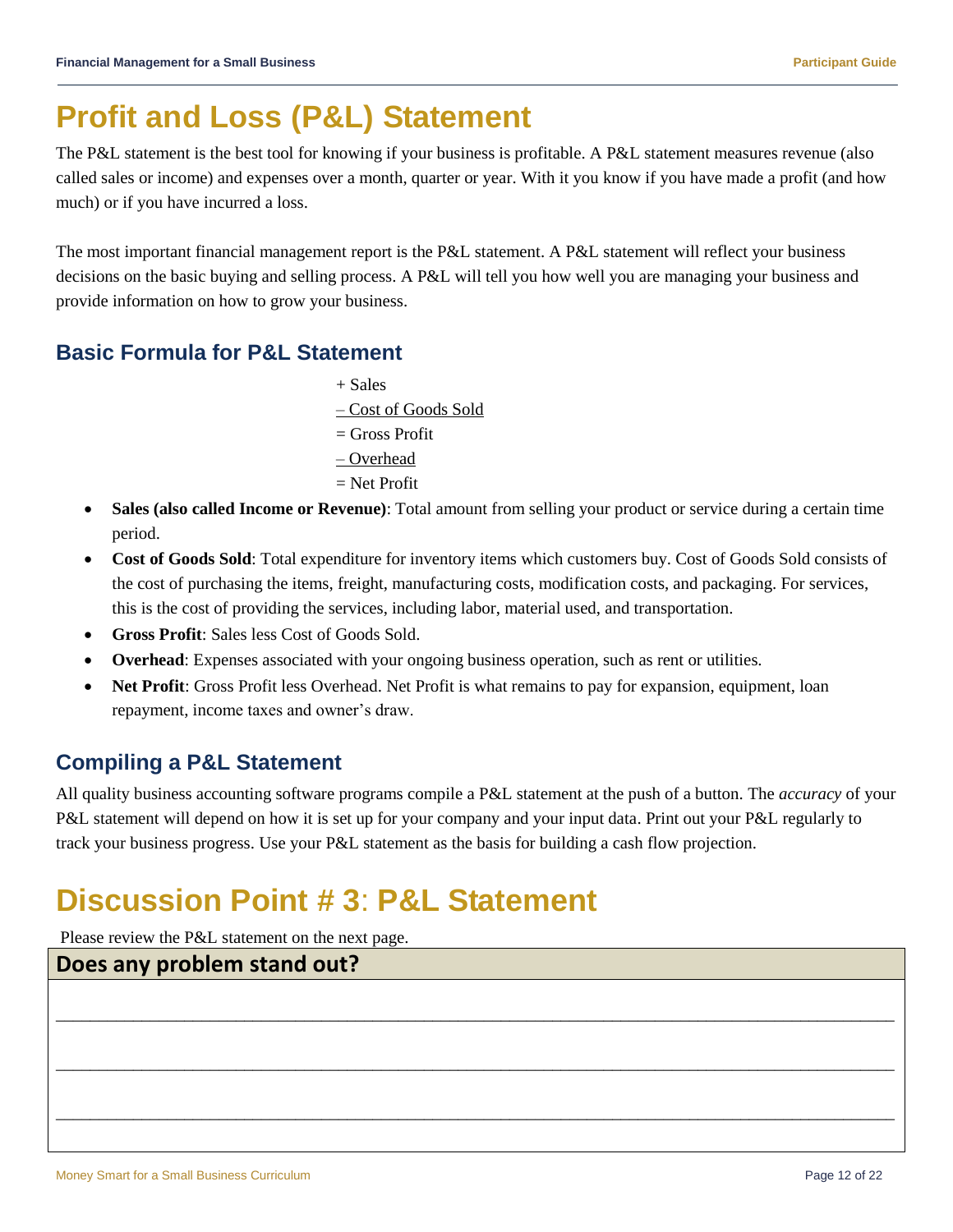## **Sample P&L Statement**

## **Larry's Landscaping & Garden Supply Profit & Loss** October 2011 through September 2012

|                                  | Oct '11 - Sep 12   |
|----------------------------------|--------------------|
| <b>Ordinary Income/Expense</b>   |                    |
| Income                           |                    |
| <b>Landscaping Services</b>      | 57,860.36          |
| <b>Markup Income</b>             | 815.00             |
| <b>Retail Sales</b><br>Service   | 383.03<br>6,640.00 |
|                                  |                    |
| <b>Total Income</b>              | 65,698.39          |
| Cost of Goods Sold               |                    |
| <b>Cost of Goods Sold</b>        | 4,220.25           |
| <b>Total COGS</b>                | 4,220.25           |
| <b>Gross Profit</b>              | 61.478.14          |
| Expense                          |                    |
| <b>Payroll Expenses</b>          | 37,820.65          |
| Automobile                       | 738.05             |
| <b>Bank Service Charges</b>      | 73.50              |
| <b>Delivery Fee</b>              | 15.00              |
| Insurance                        | 1,835.00           |
| <b>Interest Expense</b>          | 470.91             |
| <b>Job Expenses</b>              | 2,427.25           |
| <b>Mileage Reimbursement</b>     | 0.00               |
| <b>Professional Fees</b>         | 375.00             |
| Rent                             | 2,400.00           |
| <b>Repairs</b>                   | 45.00              |
| <b>Tools and Misc. Equipment</b> | 735.00             |
| <b>Uncategorized Expenses</b>    | 0.00               |
| <b>Utilities</b>                 | 655.55             |
| <b>Total Expense</b>             | 47.590.91          |
| <b>Net Ordinary Income</b>       | 13,887.23          |
| Other Income/Expense             |                    |
| Other Income<br>Misc Income      | 762.50             |
| Interest Income                  | 91.11              |
| <b>Total Other Income</b>        | 853.61             |
| <b>Net Other Income</b>          | 853.61             |
| Net Income                       | 14,740.84          |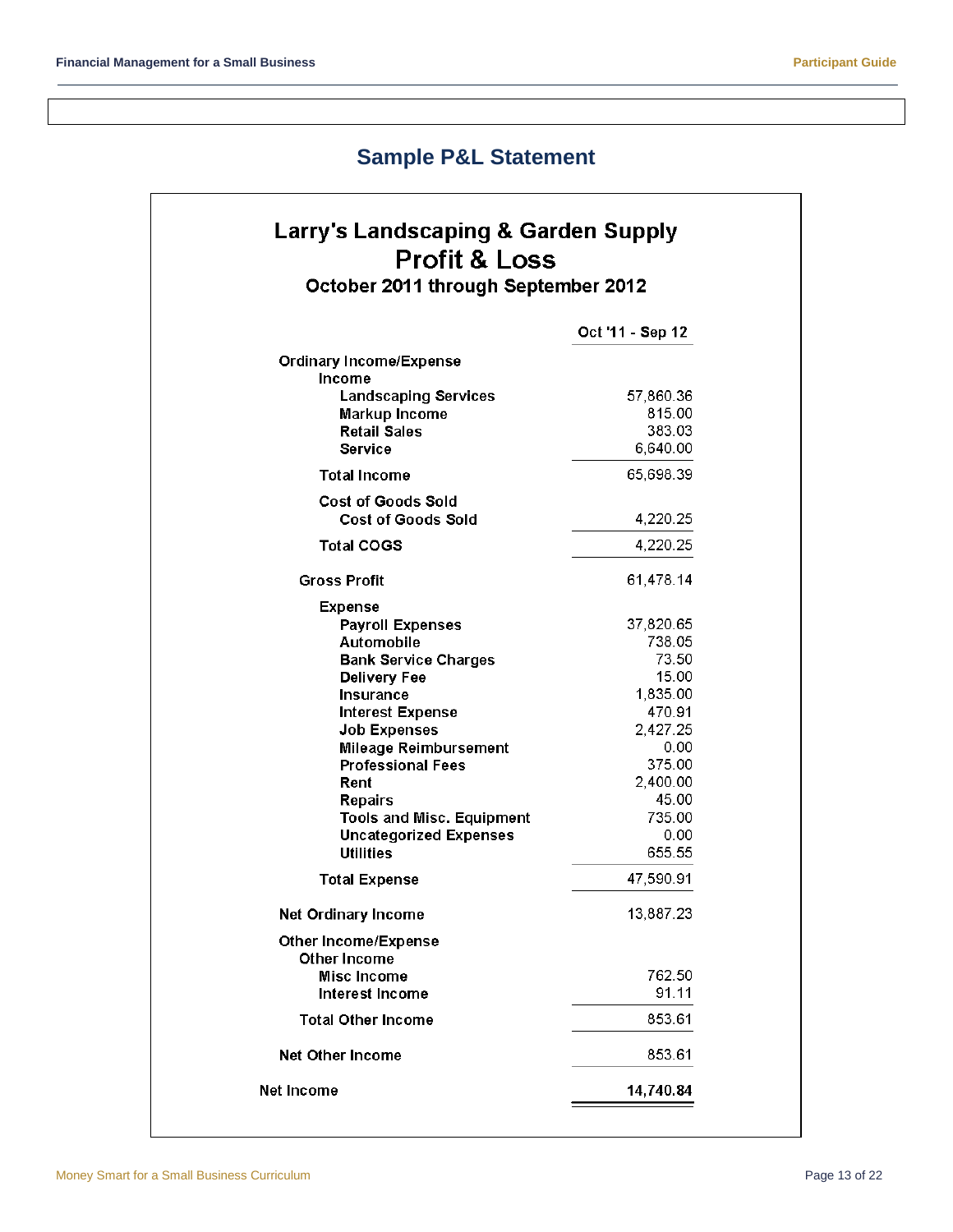## <span id="page-13-0"></span>**Business Financing**

The following items are core elements in business financing:

- **Equity financing**: Invested funds that stay in the business, often permanently. For most small businesses, equity comes from the owner or from family savings and is frequently the only source of funds for start–up small businesses. For large, fast-growing quality companies, venture capital can sometimes be accessed for equity.
- **Debt financing**: Borrowed funds that are paid back. The cost of debt financing is interest paid to the lender.
- **Working capita**l: The money that is used to pay for the daily operations of the business incurred in the shortterm, such as inventory and overhead expenses.
- **Fixed asset financing**: Used for purchasing equipment, vehicles and real estate.

Here are some "do's and don'ts" for small business financing.

- **Invest your own money**: You need to invest your own money first, before you ask for equity or debt from other sources. Having your "skin in the game" shows your commitment and also shows your skill in running a successful business.
- **Earn the right to borrow**: Generally, borrowing is not a "right." Rather, the ability to borrow is an earned privilege. To obtain others' investment, you need to demonstrate your ability to manage debt well and run a profitable business.
- **Show profitability**: Profits are what lenders or investors want to see. Don't let lax management inhibit a healthy bottom line.
- **Understand and retain working capital**: Experienced business owners know that working capital is critical. On the other hand, working capital is sometimes overlooked or misunderstood by new business owners. As your business grows, the amount of working capital cycling through the business to support operations should grow. Successful business owners stay aware of the working capital needed to grow and sustain their businesses.
- **Be lean on fixed assets**: New business owners sometimes think they need to purchase fixed assets to start or grow a business. Fixed assets consume precious working capital (through down payments and monthly loan payments), so whenever possible new business owners should buy as few fixed assets as possible. When acquiring fixed assets, new business owners should consider buying used assets or leasing the assets.
- **Match sources and uses of funds**: When financing, current assets (accounts receivables and inventory) should be financed with current liabilities (line of credit or credit card). Fixed assets should be financed with long term loans that match the use life of the asset. New business owners can make the mistake of buying a fixed asset with shortterm debt, forcing them to pay for an asset faster than that asset can generate profits for the loan repayment.
- **Understand your financial statements**: Most types of financing require an application process that asks for business financial statements such as your P&L statement, balance sheet and a cash flow projection. You want to know your financial statements well and be able to discuss them intelligently with a lender.
- **Understand your collateral options**: Most loans require assets (collateral) be pledged as security for a loan. In the event a borrower defaults on a loan, the collateral may be sold. Be prepared to discuss collateral options with your lender.
- **Understand risks and costs for loan types**: Each type of loan carries associated risks and costs. For example, while a credit card may be easy to use, credit card financing may be a very expensive form of credit. In many cases a small business loan, guaranteed by the SBA, will be a better form of loan than a credit card.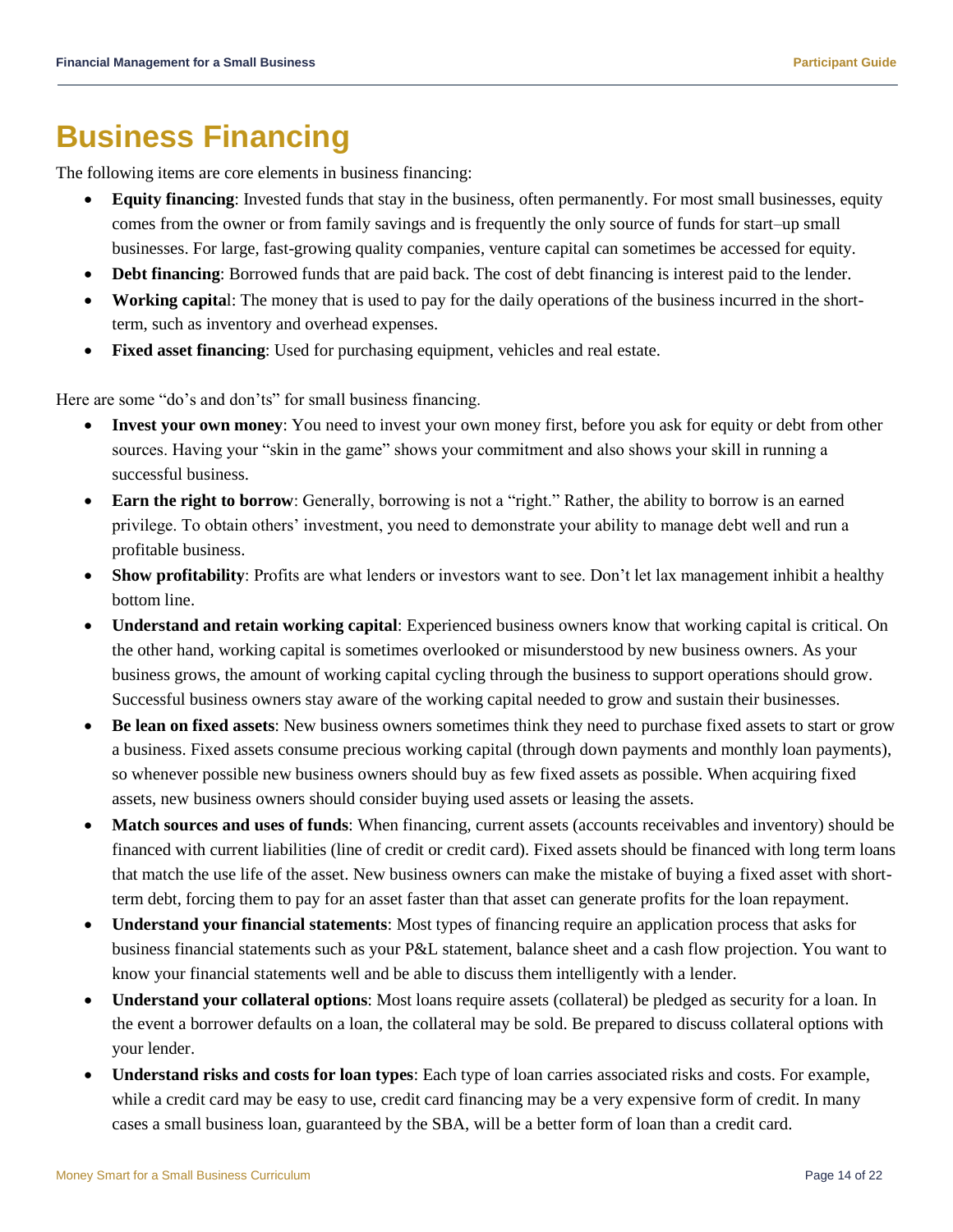- **No grants**: There is a common mistaken belief that government grants are available for businesses. With a few rare exceptions, grants are not available to business owners.
- **Shop around**: Shop around for the best loan. You may want to start where you already have a personal relationship. For example, if you have a personal account at a bank, start there. Check out SBA loan guarantees, which are available at most commercial banks.
- **Get expert advice**: You can get mentoring and advice with the SBA. Do not rule out banks, especially ones with which you have a good working relationship. The FDIC has educational resources that can help as well.

## <span id="page-14-0"></span>**Loans**

Here are some steps you can take to prepare for a loan.

- **Have a business plan (including a profit plan)**: The best way to get a loan is to have a solid plan for using the loan. Make sure you have a good up-to-date business plan which incorporates a profit plan. A profit plan will show how the loan proceeds will be used to increase sales and profitability. Showing a lender a reasonable proposition with a solid repayment plan will help as well. Your plan should include any research you have undertaken to establish your costs and your marketing or sales strategies. Typically a business plan will:
	- o Have a statement of purpose
	- o List the owners of the business
	- o Describe the business and how it will make a profit
	- o Provide financial statements like a P&L statement and a cash flow projection
	- o Provide other documents such as references and proof of insurance
- **Know what you can afford**: Using the likely loan terms, calculate the amount of funds you will need and the monthly loan payment. Your plan should include a repayment plan with projections that show your ability to make your monthly loan payment.
- **Study your financial statements**: As mentioned earlier, a lender will want to see your financial statements. Not only do you need to provide accurate current and historical statements, you need to know what your statements say about your business. Be prepared to discuss the details of your statements and explain any issues.
- **Check your credit report**: You can get a free copy of your personal credit report from each of the three major credit bureaus every 12 months. Study your credit report, make sure it is accurate, fix any inaccuracies, and be prepared to explain any credit issues.
- **Establish collateral options**: Be prepared to discuss collateral with lenders. When you are purchasing a fixed asset, the asset is often the collateral for the loan. Lines of credit are sometimes unsecured if a business owner can show a strong history of profitability, but it is not uncommon to use personal assets to collateralize a business loan.
- **Show your equity contribution**: Lenders usually require an equity contribution for a start-up loan or a loan for an expansion project. The required cash contribution can range from 10 to 30 percent of the total project costs.
- **Research your financing options**: You will need to choose between many lenders and many types of loans. Research your options to ensure you obtain financing from credible sources.

Loan packages require a lot of preparation and documentation. Here is a list to get you started**:**

 **Business plan**: Most lenders require a business plan that describes your costs and your management and sales strategies.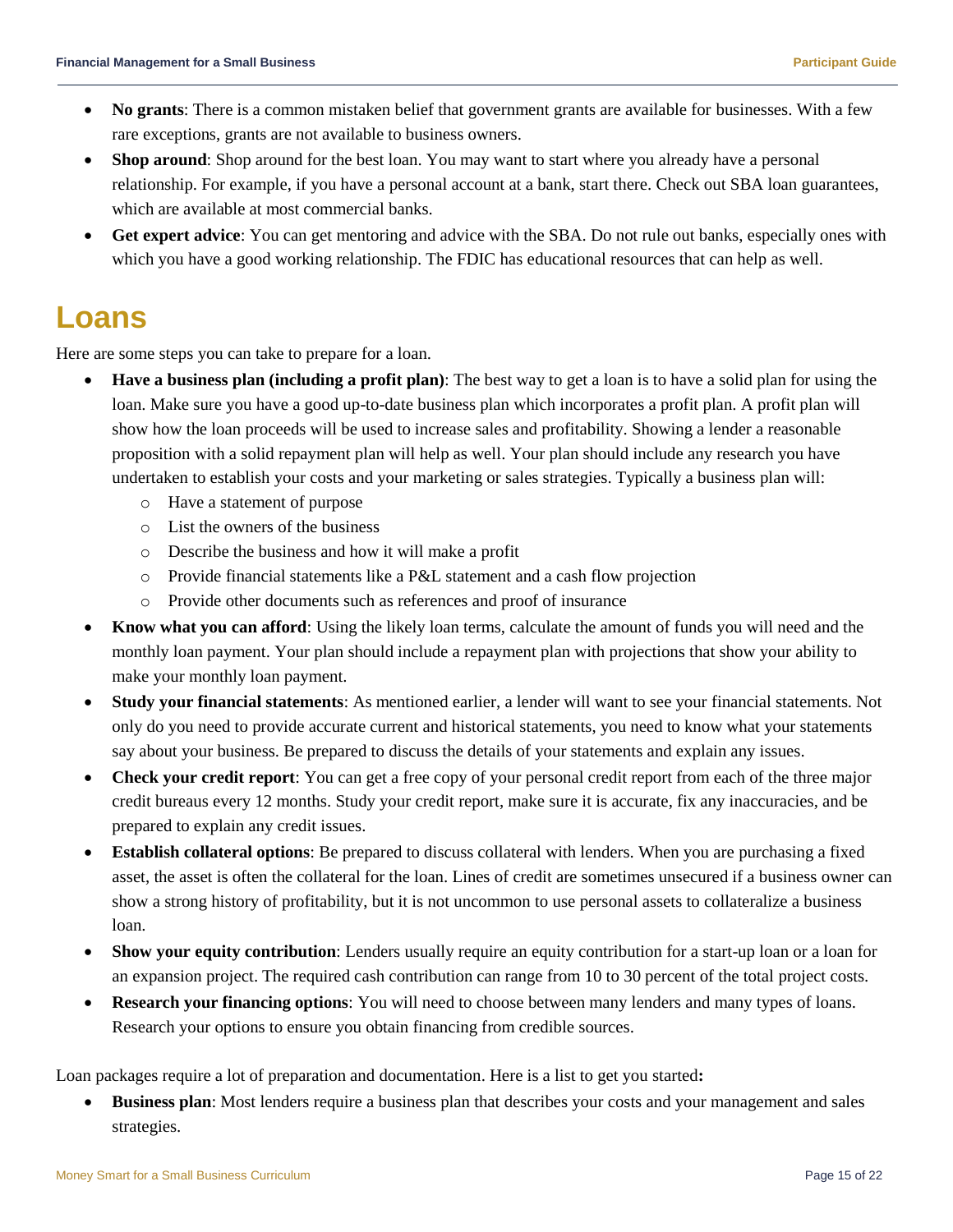- **Business financial statements**: Lenders generally want to review business financial statements from the past three years, as well as current statements.
- **Personal financial statements**: A personal financial statement shows your personal assets, liabilities, and net worth.
- **Personal and business tax returns**: Lenders often ask for up to three years of past tax returns, both business and personal.
- **Source and amount of equity contribution**: Business loans usually require the business owner to contribute between 10 and 30 percent of total project costs in cash or equity. Include a write-up documenting the amount and source of your equity contribution.
- **Credit report**: Lenders will order your credit report, but it is important you know what they will see in the report. Make sure you have addressed any credit issues that are contained in the report.
- **Collateral**: Lenders usually require collateral. Include options for collateral in your application.
- **Purchase agreements, appraisals, contracts, and estimates**: Include purchase agreements, appraisals, contracts, and official estimates to document costs that pertain to your project.

## **Qualifying for a Loan**

What do lenders look for when evaluating a loan application?

- **Good credit score**: Your credit report gives the history of how you have managed debt for the past seven years. A good credit score tells a lender that you have the ability to manage and repay a loan.
- **Equity contribution**: Sufficient equity contribution shows a lender that you have a commitment to the project and the ability to earn, save, and manage money.
- **Repayment ability**: Lenders often analyze financial statements from the past three years to see if the business has the historic ability to pay debt service. Lender criteria vary, however, you will probably need to show that you have strong profits, good cash management skills, and growth potential. The need to show historical evidence is why it is harder for a start-up business to obtain a loan. On the other hand, while most loan applications require projections, it is more difficult to qualify for a loan on projections alone.
- **Loan-to-value ratio**: Lenders tend to loan between 70 and 90 percent of the market value of an asset. If you are buying real estate, an appraisal will be used to determine the maximum loan amount.

## **Start-Up Financing**

Here are options for financing a start-up business:

- **Equity**: Equity is simply—it's your money. Many businesses are started with savings from a "day job" or through the sale of an asset. You can launch your business by starting small and re-investing the profits over time to build up the business.
- **Sweat equity**: Sweat equity means "doing it yourself." Owners of start-up businesses are often a" jack of all trades." You put in the hours to cover the many activities of your business, rather than hiring others or buying equipment.
- **Family**: Some business owners turn to their families for an equity contribution.

**Understand the different types of financing.** For most small businesses, there are three key ways to finance operations: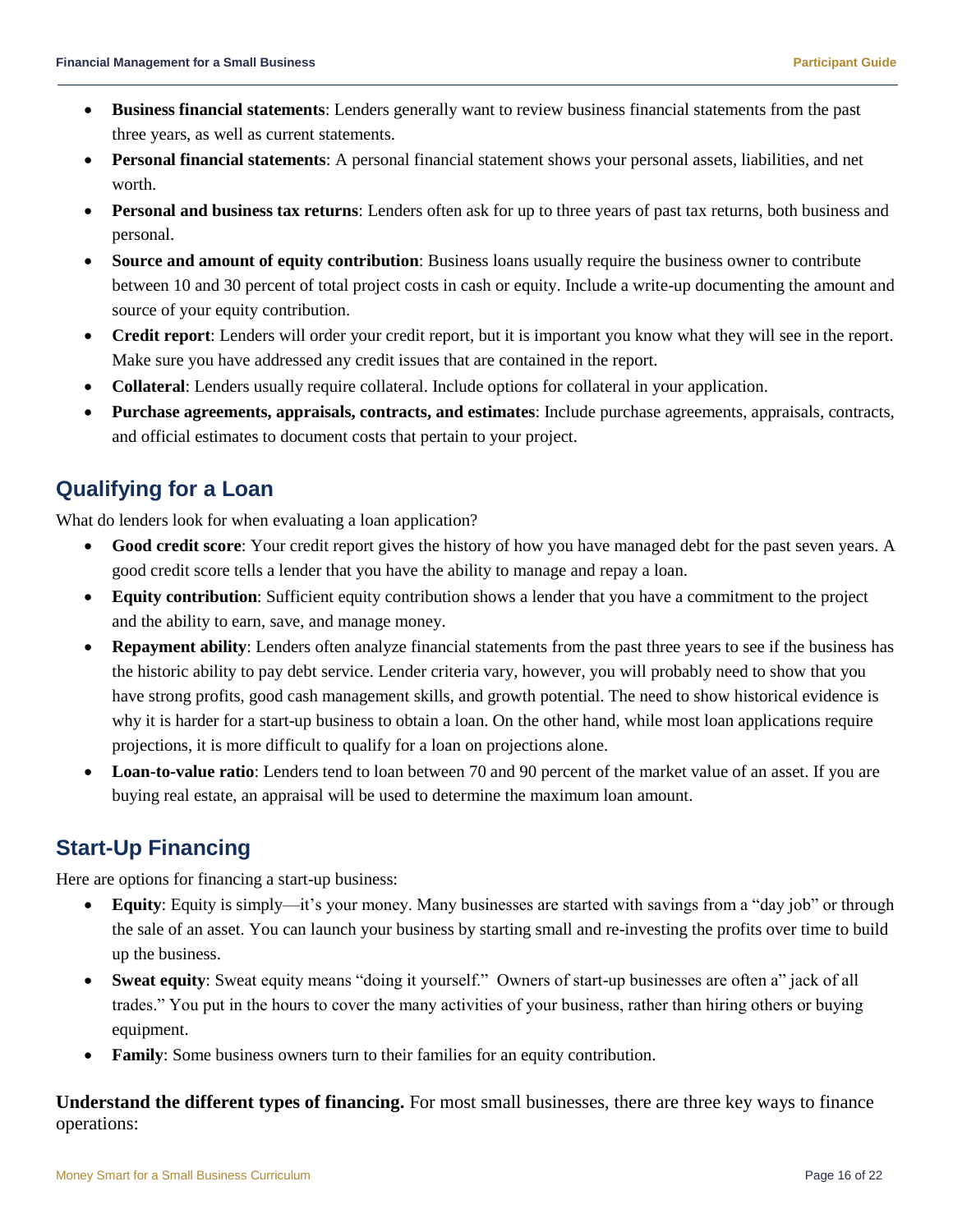- *Personal lines of credit,* such as credit cards (either an owner's personal card or a business card guaranteed by the owner) or home equity lines of credit (the small business owner's home serves as the collateral) are commonly used, but there are risks. Small business owners may find a credit card convenient, but it can be an expensive financing tool. Owners using a credit card also can quickly find themselves taking on debt that cannot reasonably be supported by revenues from the business. Interest rates on credit cards are also usually much higher than on business loans. Here are some tips to using a credit card wisely:
	- Get a separate credit card for business use.
	- Use only one credit card, not multiple cards.
	- Keep your balances modest.
	- Pay the balance before the due date to avoid paying interest.
	- Don't use a credit card to prop up an unprofitable business. Remember, *profits* are the best way to grow your business.
- *Business lines of credit,* which provide a convenient way for a business to borrow up to a certain dollar amount and repay it in installments with interest over several years, also present risks. Business owners should think carefully before borrowing on a line of credit. Consider how and when the business will generate revenue to repay the loan, and make sure you aren't using a short-term financing tool to finance costly, long-term investments.
- *Business term loans,* which establish a set dollar amount to be repaid in installments over three or more years, are commonly recommended for purposes such as financing the purchase of equipment or a vehicle. These loans often are secured by the asset that is purchased. Term loans mean predictable payments for businesses, but unlike lines of credit, a business may have to make a new application if it needs to borrow additional funds.

## **Looking for a Loan**

**If you need to borrow money, comparison shop for government-guaranteed loans that may be offered by your bank and a few other financial institutions serving your community.** The U.S. Small Business Administration backs a certain portion of loans to help borrowers qualify for attractive financing terms. If you need a loan for less than the lender's minimum amount, ask your bank for a referral to a lender participating in the SBA's microloan program, which combines business coaching and technical assistance with access to loans up to \$50,000 (although the average loan amount is about \$13,000). Also be aware that certain borrowers, such as veterans or victims of disasters, may be eligible for special loan programs. Here are places to look for business financing as well as referrals to local financing :

- **Banks**: Many banks provide business loans, lines of credit, equipment leasing loans, and SBA-guaranteed loans. Start by gathering information from the bank with which you currently do business. Find out what types of business financing your bank offers. Make an appointment with your bank's lending officer to discuss products offered by the bank. If your bank is not active in small business lending, ask your accountant or other business owners in your area for referrals to other banks.
- **Regional Lending Organizations**: Many are nonprofit, community development organizations that have revolving loan programs for business development in their region. To locate these organizations (or organizations that can refer you to lending programs) in your area, search the internet for:
	- o Community Development Financing Institutions (CDFI)
	- o Small Business Administration (SBA) Resource Partners such as Small Business Development Centers (SBDC), SCORE, Women's Business Centers, Veterans Business Outreach Centers, and US Export Assistance Centers
	- o Your city, county, state, or community economic development department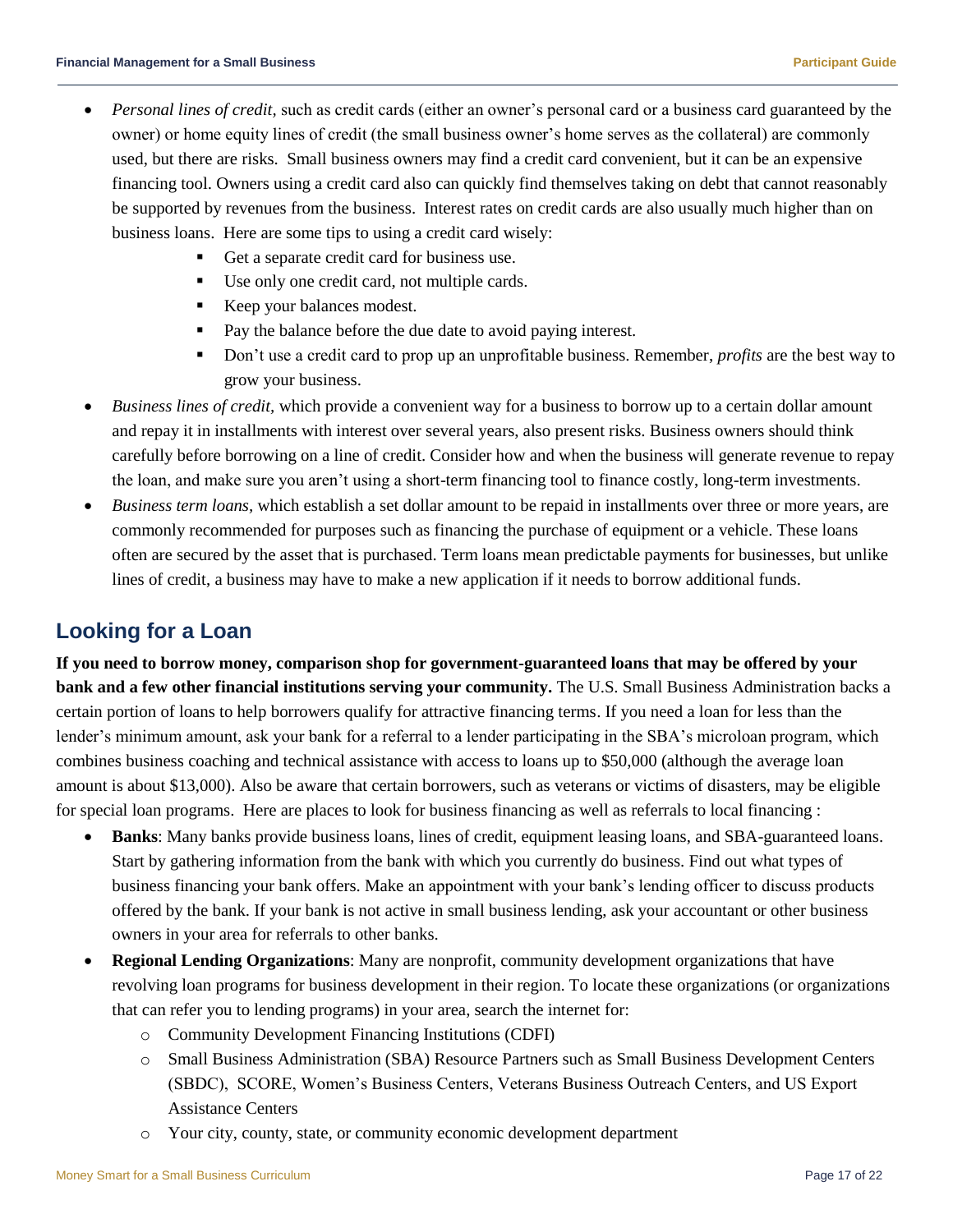- o Certified Development Corporations (CDCs), part of the National Association of Development Companies (NADCO)
- o Microenterprise development organizations, part of the Association for Enterprise Opportunity (AEO)
- o SBA lenders, by looking on the SBA website for Community Advantage Approved Lenders
- o Your state USDA Rural Development office
- o Your regional SBA office

## <span id="page-17-0"></span>**Five Key Points to Remember**

- 1. *Financing* is getting the money you need to start, operate or grow your business. Before borrowing money for your business, develop a business plan to help determine whether your business can afford a loan. If you need to borrow money, take time to comparison-shop for the best loan option.
- 2. Start financial management with a budget.
- 3. Sound bookkeeping is the basis for all financial management.
- 4. Cash flow projections will help you to see cash shortages even when accrual accounting may mask these shortages.
- 5. A Profit & Loss (P&L) statement is the best tool for knowing if your business is profitable.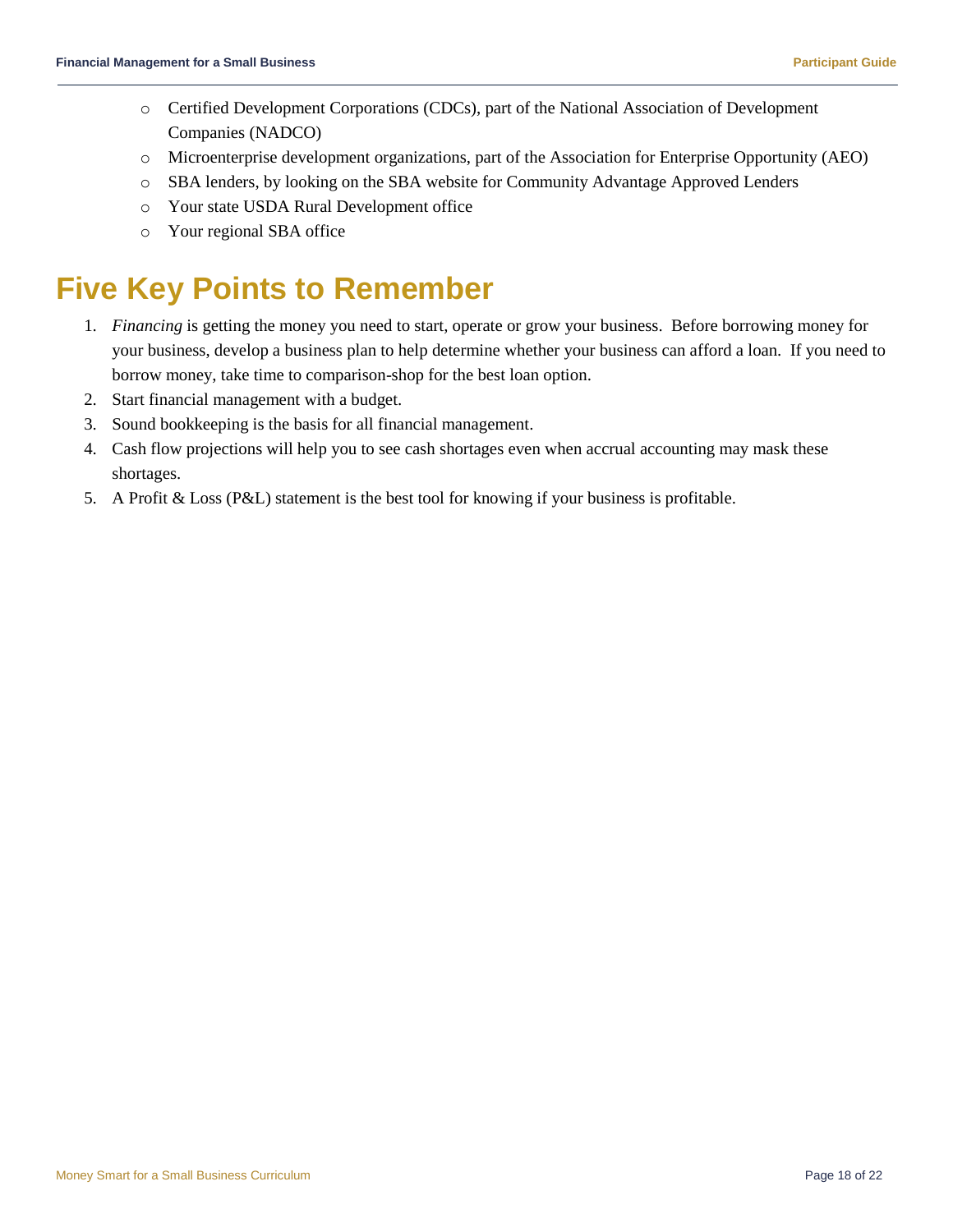# <span id="page-18-0"></span>**For Further Information**

### **Federal Deposit Insurance Corporation (FDIC)**

#### [http://www.fdic.gov](http://www.fdic.gov/)

The Federal Deposit Insurance Corporation (FDIC) preserves and promotes public confidence in the U.S. financial system by insuring deposits in banks and thrift institutions for at least \$250,000; by identifying, monitoring and addressing risks to the deposit insurance funds; and by limiting the effect on the economy and the financial system when a bank or thrift institution fails.

The FDIC encourages bank lending to creditworthy small businesses. The FDIC also encourages small businesses that may have an inquiry or concern about the availability of credit to contact the FDIC Small Business Hotline at 1-855-FDIC-BIZ or [http://www.fdic.gov/smallbusiness.](http://www.fdic.gov/smallbusiness) Another FDIC web site,

[http://www.fdic.gov/buying/goods,](http://www.fdic.gov/buying/goods) provides resources to assist small businesses that may want to do business with the FDIC.

### **U.S. Small Business Administration (SBA)**

#### [http://www.sba.gov](http://www.sba.gov/)

SBA Answer Desk: 1-800-827-5722

The U.S. Small Business Administration (SBA) web site provides resources, answers to frequently asked questions and other significant information for small business owners.

### **U.S. Financial Literacy and Education Commission**

[http://www.mymoney.gov](http://www.mymoney.gov/)

1-888-My-Money (696-6639)

MyMoney.gov is the federal government's one-stop web site that provides financial education resources from more 20 federal agencies.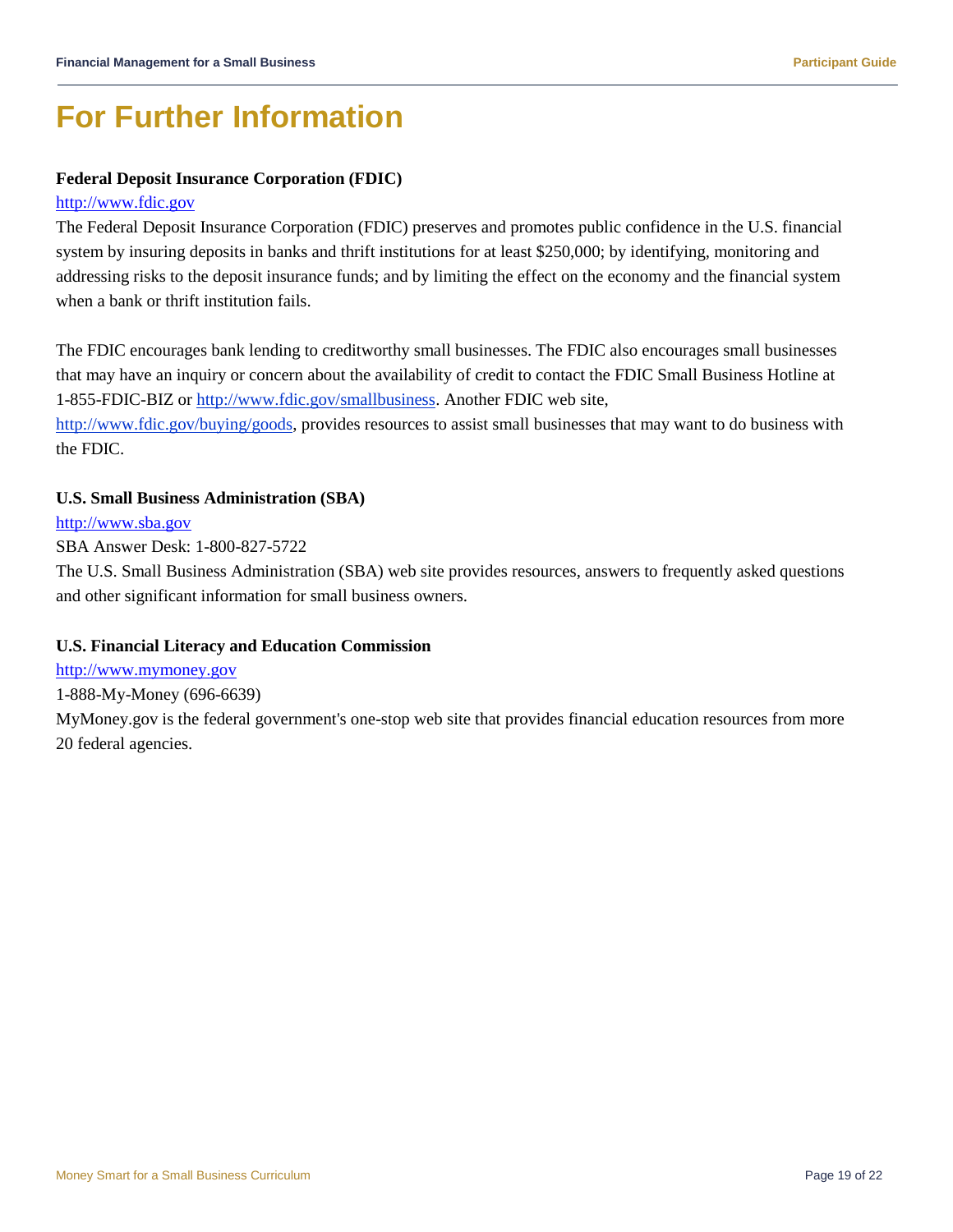## <span id="page-19-0"></span>**Post-Test**

### **Now that you've gone through the course, see what you've learned.**

### **1. What does good financial management provide? Select all that apply.**

- a. Backup documentation for a loan application
- b. Fixed assets for a loan
- c. Help with discussing business circumstances with a lender
- d. Collateral for a loan

### **2. A budget is one of many financial management tools.**

- a. True
- b. False

### **3. As a rule of thumb, in a sole proprietorship, "Sales pay for expenses \_\_\_\_\_\_\_\_\_\_\_\_\_\_\_\_\_\_\_\_\_\_, personal expenses \_\_\_\_\_\_\_\_\_\_\_\_\_\_\_\_\_\_\_\_."**

- a. When they occur … in advance
- b. First … second
- c. In advance … when they occur
- d. Second … first

### **4. It may be a good financial management practice to get a separate business credit card that is used exclusively for business expenses.**

- a. True
- b. False

### **5. How might a business be profitable and still run out of cash? Select all that apply**

- a. Cash is central to operations, so this would never happen.
- b. The business has a backlog of inventory.
- c. The amount of cash received is greater than the amount of cash paid out over a period of time.
- d. A business has a high amount of receivables because it does an inadequate job of collecting money owed.

### **6. Despite its name, a profit and loss statement is** *not* **a tool for knowing if a business is profitable.**

- a. True
- b. False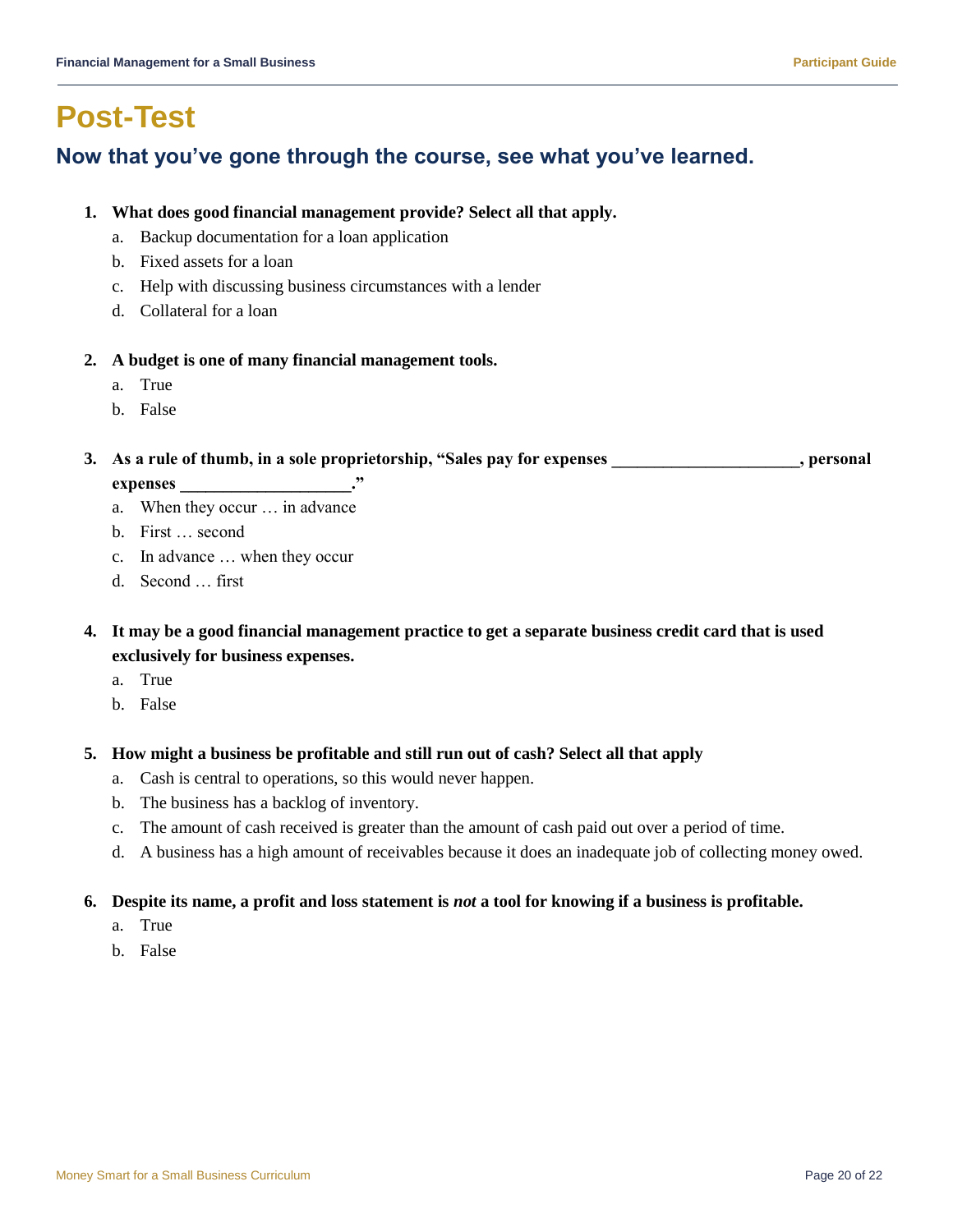- **7. What is the basic formula for a profit and loss statement?**
	- $a. + Sales$ 
		- Cost of Goods Sold
		- $=$  Gross Profit
		- Overhead
		- = Net Profit
	- $b. +$  Purchase Price
		- Cost of Goods Sold
		- $=$  Profit
	- c. + Cash Flow from Operations
		- + Cash Flow from Financing
		- + Cash Flow from Investments
		- $=$  Net Cash Flow
	- d. + Sources of Cash
		- Operating Uses of Cash
		- Non-operating Uses of Cash
		- = Ending Cash

### 8. Working capital are the funds needed to run the daily operations of a business, including

- a. Inventory and overhead expenses
- b. Fixed assets
- c. Equipment, vehicles and real estate
- d. Office furniture purchases

### **9. Which of the following is** *not* **a good small business financing practice? Select one.**

- a. Invest personal money first before asking for equity or debt from other sources.
- b. Purchase fixed assets as much as possible when starting a new business (for collateral).
- c. Current assets (accounts receivables and inventory) are financed with current liabilities (line of credit or credit card).
- d. Fixed assets are financed with long-term loans that match the use-life of the asset.